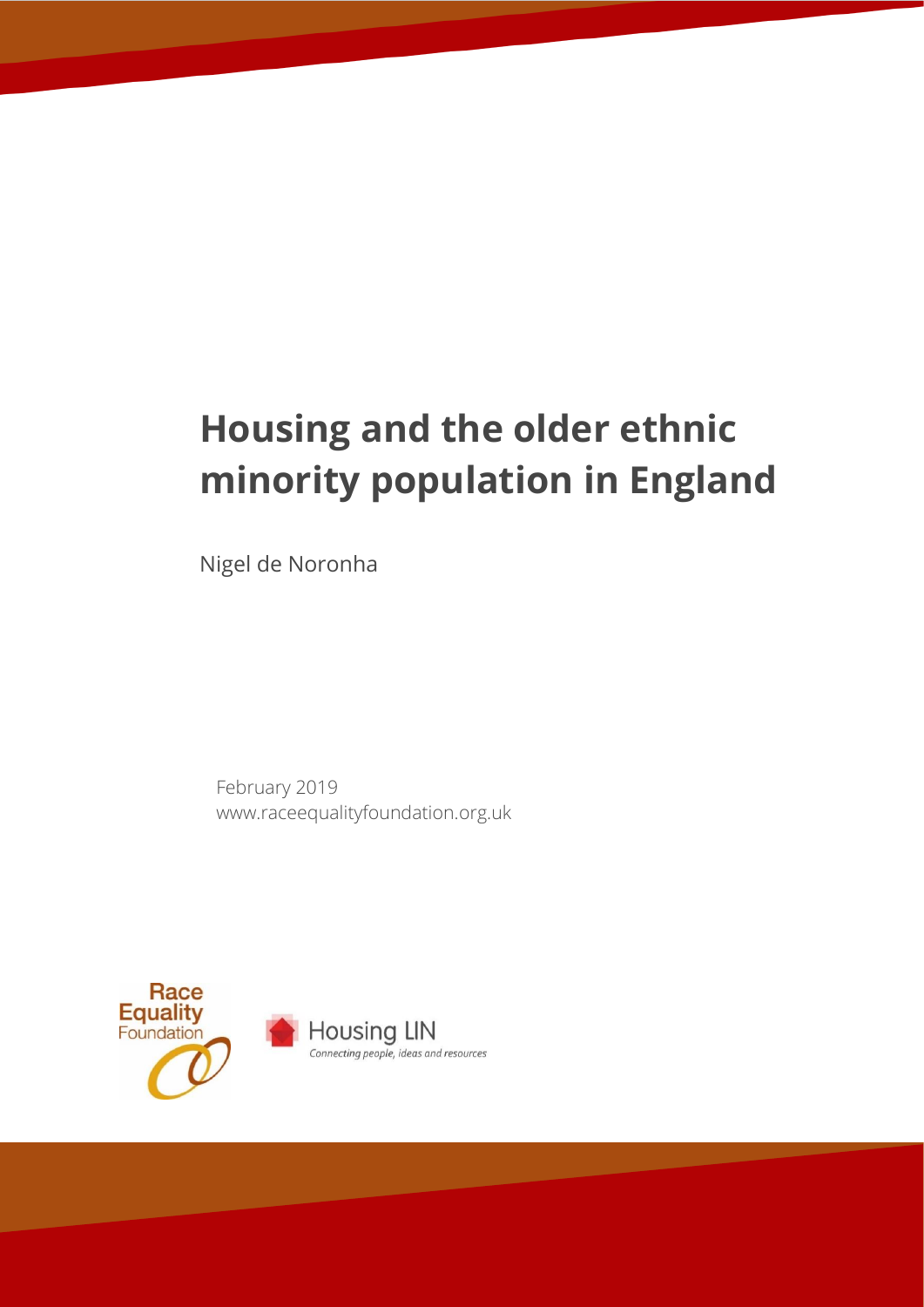### **Summary**

This briefing, by the Race Equality Foundation and the Housing Learning and Improvement Network (LIN), addresses the future mainstream housing needs of older black and minority ethnic (BME) groups as they converge towards the age profile of the UK. This paper does not address the specialist housing needs of older black and minority ethnic groups; indeed, a recommendation is made that this topic should be further addressed elsewhere. In relation to general housing needs, therefore, this briefing provides comprehensive data and analysis that identifies the demographic changes, the extent to which older BME people experience housing disadvantage compared to the white British population, what factors may contribute to this disadvantage and the spatial concentration of BME older people in urban areas in England. In particular, it finds:

Older BME populations are likely to grow in future years subject to differences in life expectancy and migration. Existing research evidence suggests that most minority groups will experience poor health earlier than the white British. Most minority ethnic groups experience higher levels of housing deprivation than the white British, and Bangladeshi and black African people were most likely to be housing deprived.

Housing histories are likely to have contributed to deprivation and may reflect different stories including racial exclusion by local housing authorities, private landlords and neighbours, as well as more recent experiences of stigmatisation, gentrification and displacement. The unequal distribution of property types between ethnic groups reflects patterns of cumulative disadvantage experienced by some people which may in turn reflect the concentration of BME groups in urban areas. There are higher levels of housing deprivation for Bangladeshi and black African people living in terraced houses and flats, and Pakistani people living in terraced houses. The higher rates of housing deprivation for Pakistani, Bangladeshi and black African owners may reflect patterns of cumulative disadvantage caused by lower incomes that have restricted the ability of some to improve their housing conditions.

Access to affordable housing for those who do not own their home seems to be more difficult for BME people. There is an increasing proportion of BME groups living in the private rented sector together with higher levels of housing deprivation. Higher levels of housing deprivation for Bangladeshi and black African people in social housing may reflect the difficulty in accessing larger accommodation from existing stock. Rental tenures, both social and private, are associated with higher levels of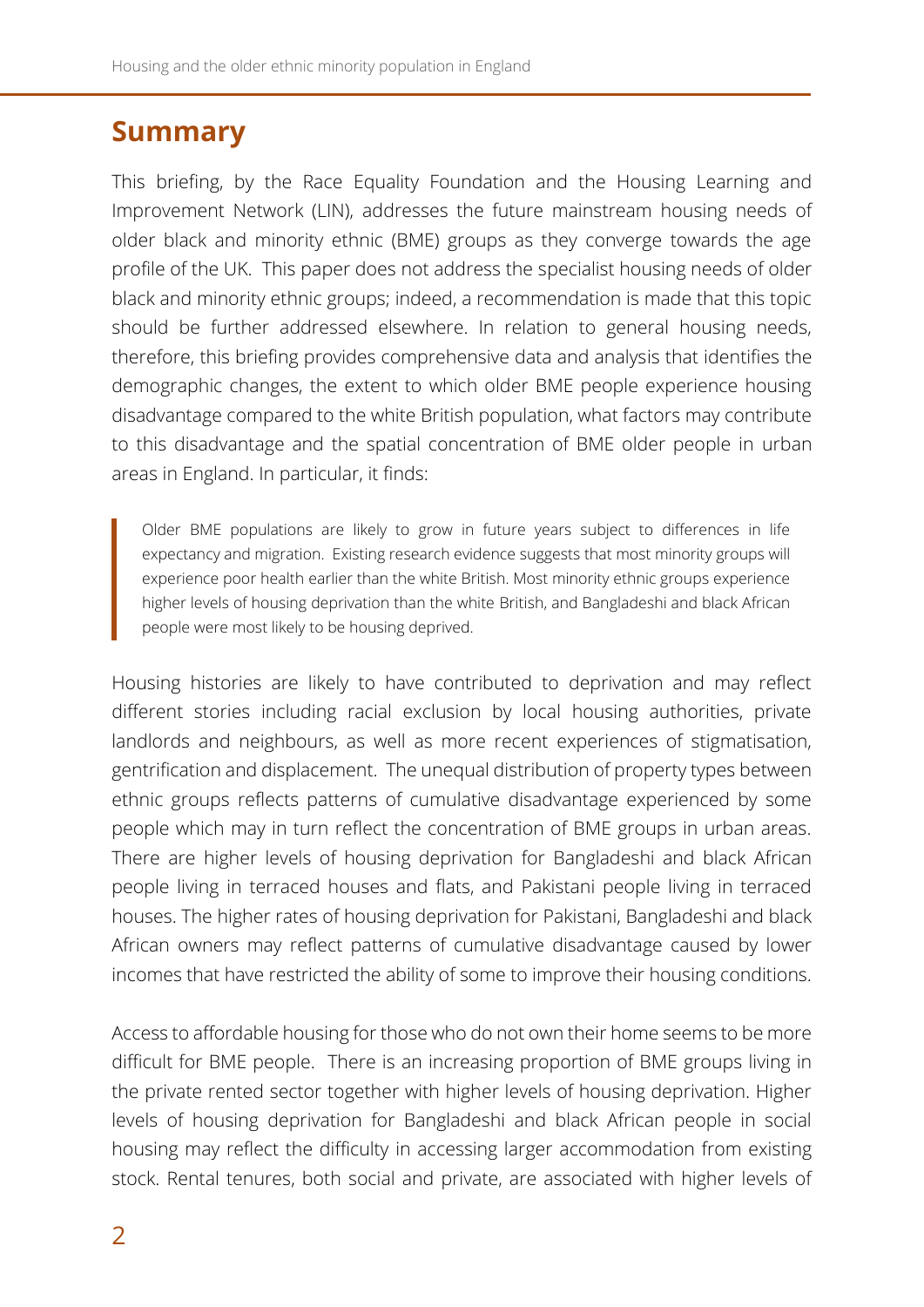housing deprivation than ownership. The lower rates of home ownership for BME groups aged 50-64 compared to those aged 65 and over suggest that levels of housing deprivation will increase over time.

Older people in routine jobs or unemployed were more likely to experience housing deprivation. The percentage of BME people in routine jobs or unemployed experiencing housing deprivation were higher than the white British, notably the white other, Bangladeshi and black African groups. BME groups who were economically active experienced more housing deprivation compared to those who were retired or economically inactive. This might reflect the financial support available to some economic inactivity e.g. disability, sickness or caring responsibilities where housing costs are covered by benefits enabling people to access more suitable accommodation.

Older Indian, Pakistani, Bangladeshi and black African people continue to live in *other* households<sup>1</sup> for longer than other ethnic groups. This is likely to contribute to the higher levels of housing deprivation, particularly overcrowding, that they experience. The extent to which this reflects a choice to live with extended family in the case of the Asian people or constraint imposed by housing costs in the case of black African people is worth exploring in local area engagement. Higher levels of housing deprivation for the relatively small number of lone parents from BME and black African and Caribbean single people may also be reflected differentially in local areas.

Living with a partner mitigates the effect of housing deprivation for Indian, Pakistani and Bangladeshi older people whilst the protective effect for white other people is no longer apparent for those aged 65 or over. People living by themselves are more likely to be at risk of social isolation and an understanding of this aspect of the local population can inform successful interventions.

The proportion of older people from different ethnic groups born in the UK and the data of their migration to the UK is variable reflecting different waves of migration and more recent arrivals experience much higher levels of housing deprivation. The complexity of these stories is masked by the inadequacy of the data available at national level. The white other and black African ethnic categories are too broad to

-

<sup>&</sup>lt;sup>1</sup> Other households encompass households with two adults who are not a couple or three or more adults. They may include extended families or some other sharing arrangements.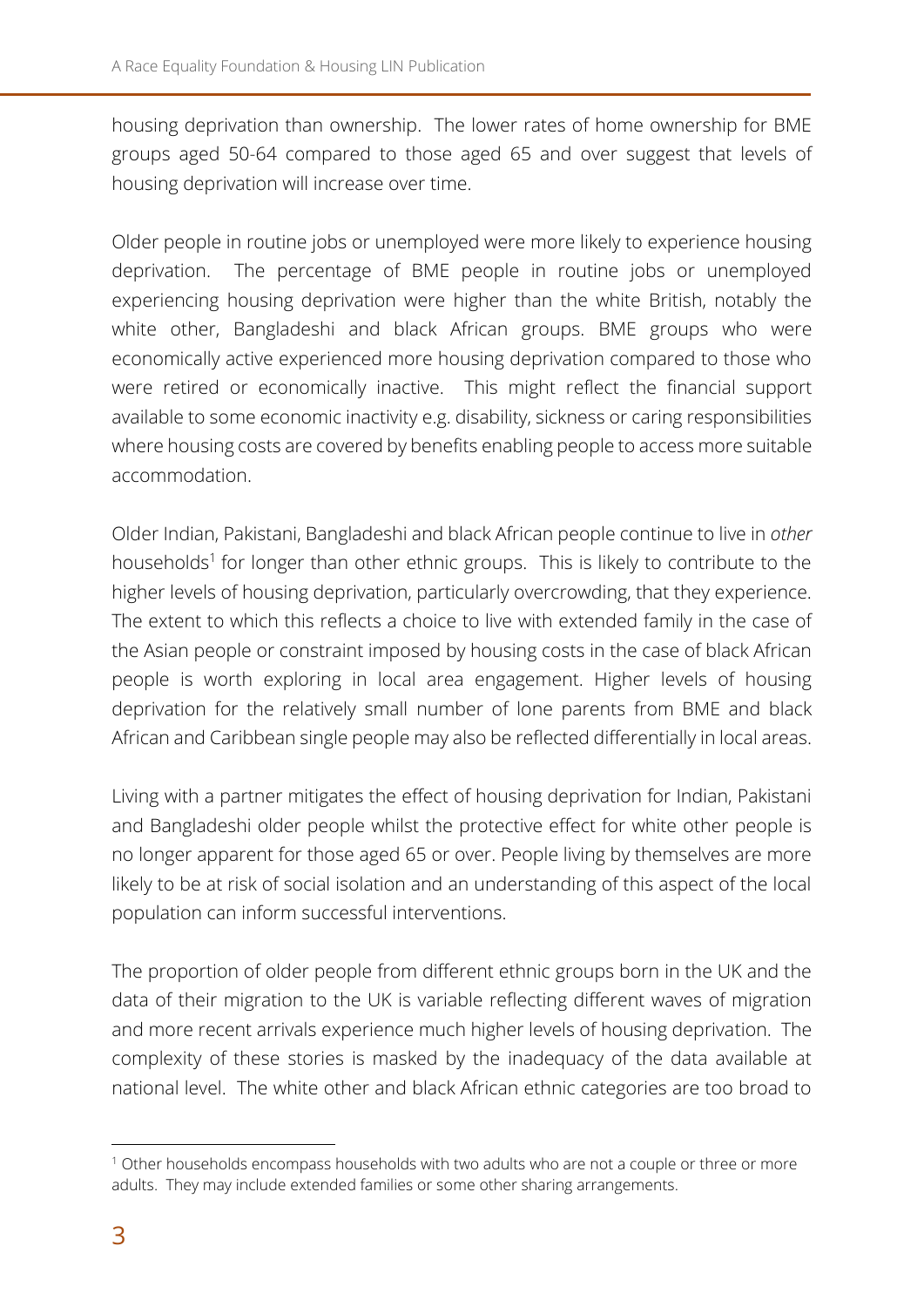make meaningful inferences whilst all ethnic groups may include returning migrants with citizenship rights. At a local level, the complexity of these stories needs to be unpicked to enable meaningful policy interventions.

As BME people age, their need for adaptations and additional care and support will grow, in order to enable them to live independently. The extent to which their needs can be met within existing accommodation is likely to be limited given the levels of housing deprivation that many older BME people experience. It would be beneficial to collect evidence of the ways that housing associations have successfully provided accommodation and services to meet the needs of older BME people. The extent to which extra care and retirement housing, care and nursing homes can meet the needs of BME older people would also benefit from investigation of what works well.

Lastly, this briefing finds that BME older people are concentrated in urban areas in and around London and major cities. Some urban areas have a complex demography of ethnic ageing to consider as they develop policy and interventions to meet their local population needs.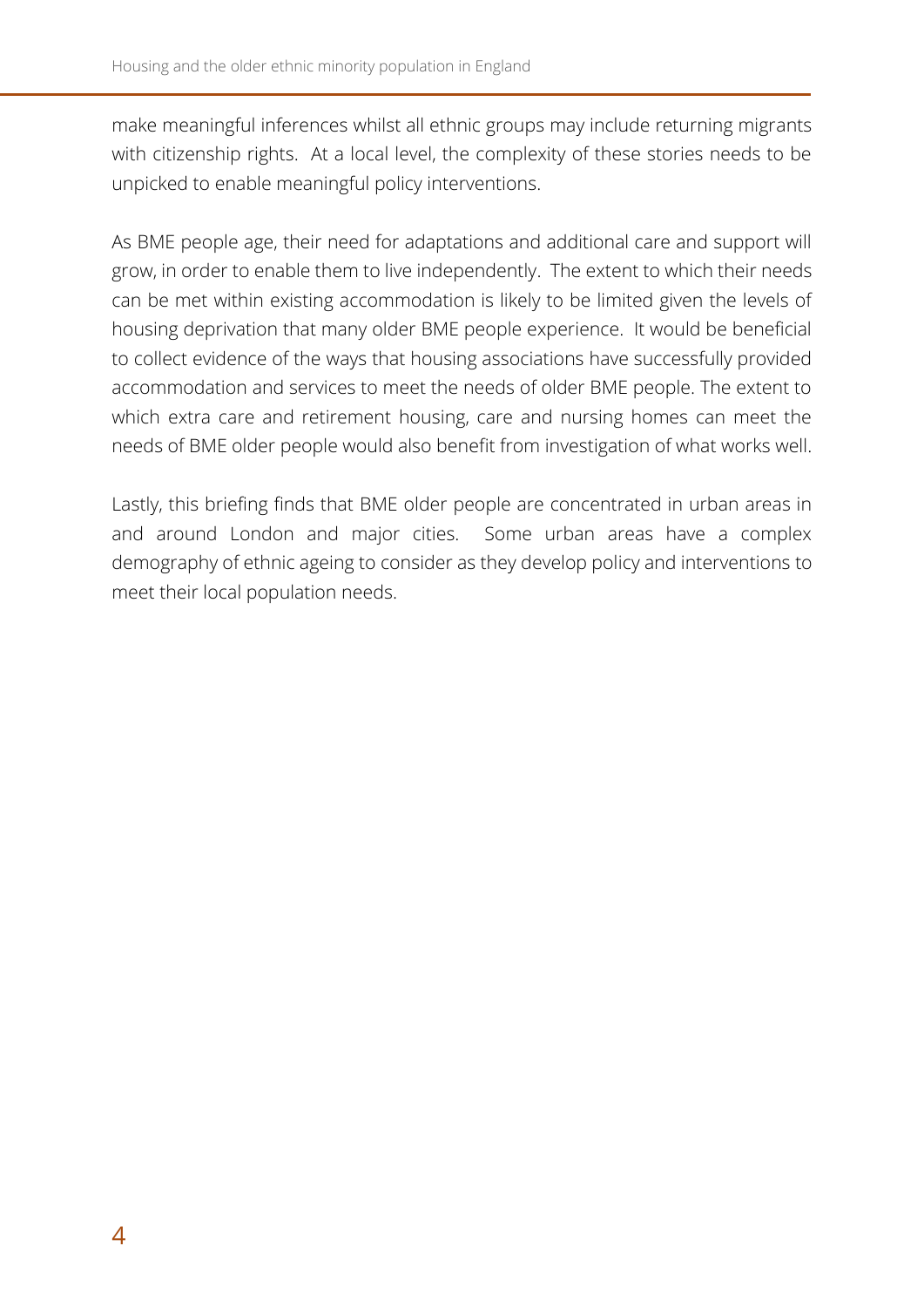## **Introduction**

This briefing explores the evidence on housing disadvantage amongst the older black and minority ethnic (BME) population. Whilst local interventions and studies have highlighted the experiences, needs and aspirations of these groups in the population, national studies by race and ethnic scholars have paid relatively little attention whilst ageing researchers have done limited work on race and ethnicity (Torres, 2015; Phillipson, 2015). The study addresses future housing needs as BME and migrant people converge towards the age profile of the UK with the likelihood of increased demand for supported housing and adaptations to their homes. This paper identifies the demographic changes, the extent to which older BME people experience housing disadvantage compared to the white British population, what factors may contribute to this disadvantage and the spatial concentration of BME older people in urban areas in England. It uses 2011 Census microdata and 2011 Census aggregate data<sup>2</sup>. Housing deprivation is indicated by overcrowding, having no central heating or living with another household.

# **Why does housing deprivation matter for older BME people?**

Opportunity Age (HM Government, 2005) identified the need for state investment in active ageing. Driven by economic concerns about the ageing population and the likelihood that the UK would need to provide more financial support for older people the strategy focussed on people aged 50 and over. It made clear that older people were responsible for their own well-being in later life. It identified the importance of employment and planning for retirement and defined the government approach to active ageing. It identified barriers to older people getting the most out of life as age discrimination, poor housing and fear of crime. For older BME people the effect of discrimination on the grounds of race or religion and belief may also create barriers. It called for strategies which enabled older people to influence local decisions that affected them, to be able to access services and opportunities such as learning, leisure and volunteering. It promised to promote healthy living, well-being and independence including being able to influence decisions about what happened in their local area.

-

 $2$  The microdata are a 5 per cent representative sample of the census (ONS, 2015). The aggregate data provides counts of household level data at different geographical levels.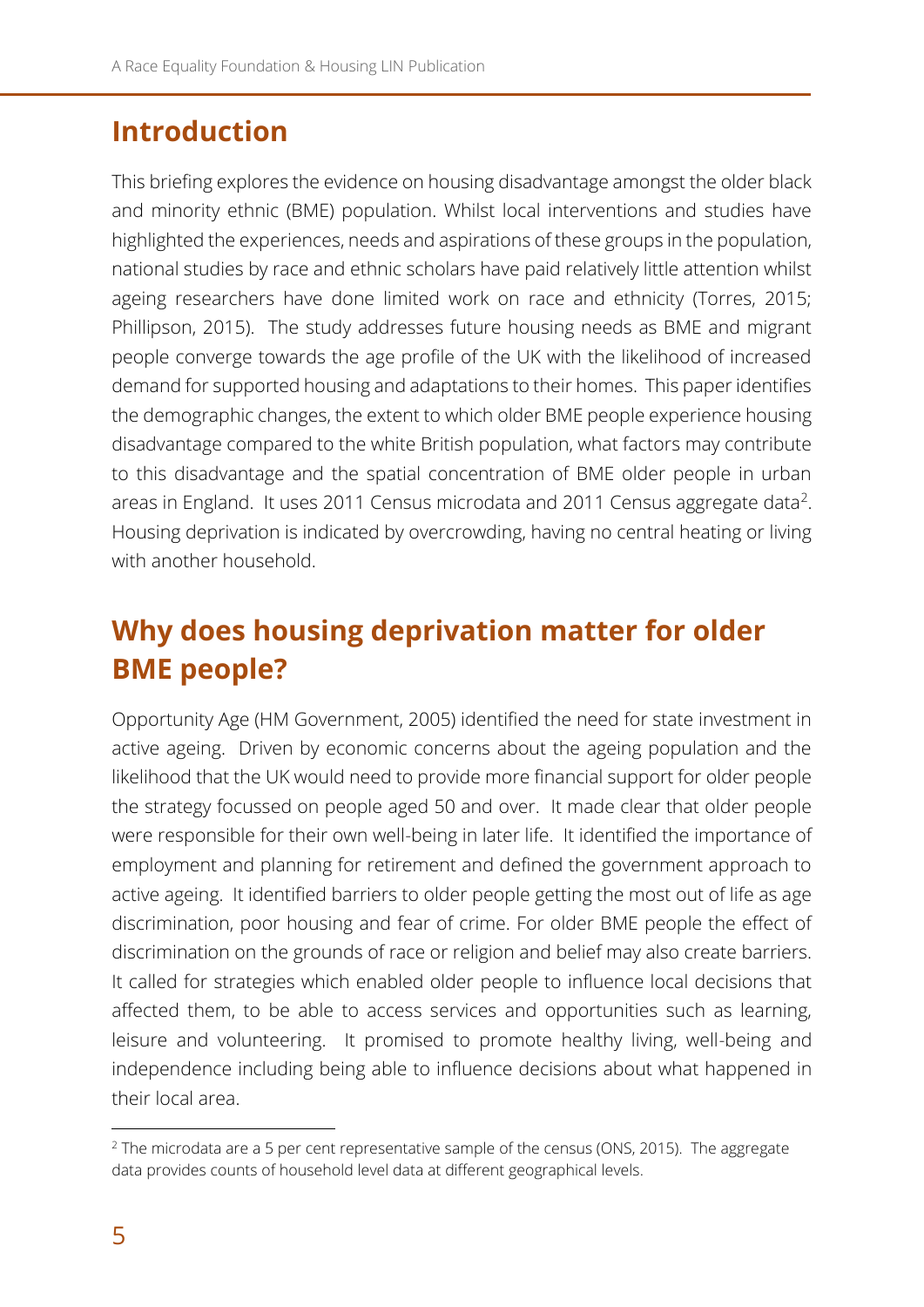More recently a review of research on older people by the Centre for Ageing Better (2017: 1) identified

*... stark inequalities in how different people experience later life. While some of us enjoy the benefits of longer lives, others may experience later life as a time of profound challenge.* 

The report evaluated existing evidence for older people and reflected the experience of the different cohorts from age 50 onwards (Centre for Ageing Better, 2017). It highlighted inequalities in subjective well-being, physical and mental health, life and healthy life expectancy, financial security, social connections and living environment including the home and neighbourhood. The report also drew attention to the lack of information about the experiences of black and minority ethnic (BME) people's experiences of ageing. This briefing seeks to address this gap in knowledge of ageing and housing in England.

As people age their health deteriorates through disability, limiting long-term illness and their perceptions of their own health. These effects have been shown to reflect structural inequalities in earlier life through the process of cumulative advantage and disadvantage (Phillipson, 2015; Centre for Ageing Better, 2017). These studies use a life course methodology to capture experiences that contribute to cumulative advantage and disadvantage. Most life course studies on ageing have tended to focus on a relatively stable view of the life course which, when applied to some people from ethnic minorities in England will need to account for disruption through "migration flows, natural catastrophes, civil wars and global financial crises" (Phillipson, 2015: 921). Phillipson (2015) argues that research on ethnicity opens up the opportunity to understand global and local social change by paying attention to the transnational links of migrant groups and the effect in communities which have cohered in particular areas through the availability of faith institutions, services and protection from experiences of racism.

Policy interventions and some research around race has tended to rely on static essentialist definitions of ethnicity based on categories derived for the census (for example, the race equality audit carried out by the government in 2017). Racial and ethnic studies have adopted a more critical stance, recognising that ethnicity is constructed through relationships with others and reflects and adapts to local, national and international issues. Racisms develop in specific times and contexts and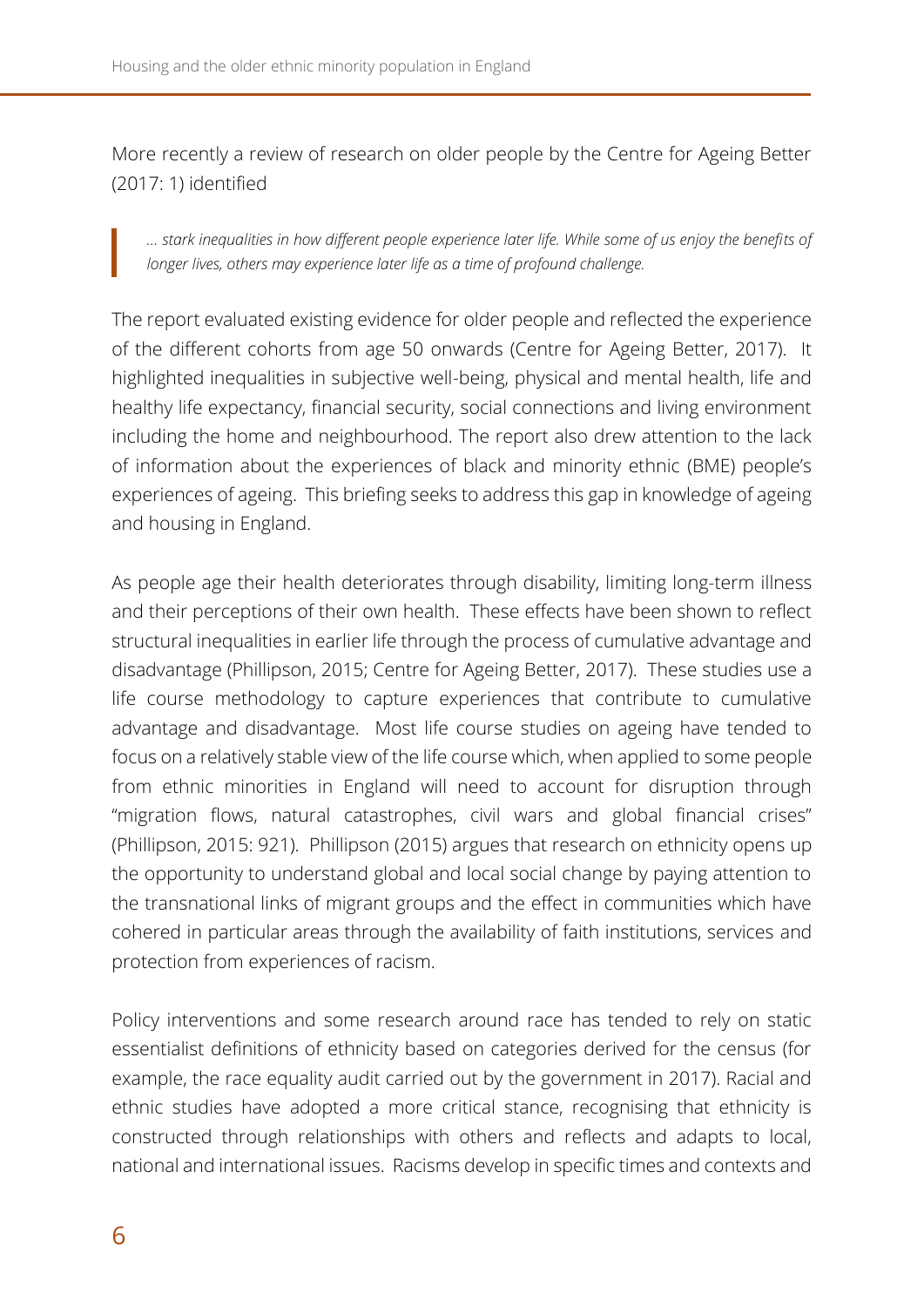may change the way that people identify themselves (Garner, 2017). The data analysed in this report is bound by the census ethnic categories and focusses on larger ethnic groups where there is enough evidence to examine their experiences. Within these broad categories it is likely that there a range of experiences of health and housing deprivation. Whilst this paper uses the census ethnic categories the extent to which they should inform policy interventions need to be tempered by caution. Local investigations should take account of people's experiences, their selfidentification of ethnicity and other identity characteristics and any perceptions of unequal access, treatment or outcomes based on these personal characteristics.

Research shows that social isolation is damaging to health and older people are particularly vulnerable (Buffel et al., 2018). These experiences may be compounded for some BME groups with limited access to their social and family contacts through distance or lack of accessible transport. For others living close to family and friends may mitigate the chances of social isolation. There is no consensus on how to generate community measures of social isolation so there is little information to assess the extent to which it might affect BME older people.

There is a consensus that Britain faces a "crisis" caused by a lack of affordable housing and that this has particularly affected black and minority ethnic (BME), and migrant groups (Lukes et al., 2018; de Noronha, 2015). UK border policies as seen in the recent scandal surrounding the treatment of the 'Windrush generation' show how the state adoption of a 'hostile environment' for migrants has disrupted transnational relationships for long-standing migrants (de Noronha, 2018). As Brexit approaches the ramifications of the UK immigration policy framework is likely to have an increasing effect on older residents without or *perceived to be without* citizenship rights.

The relationship between housing conditions and health is well-established. The negative impact on physical and mental well-being is linked to overcrowding and hazards such as cold, damp and fire risk. The insecurity and poor conditions associated with homelessness and the private rented sector have been demonstrated and the insecurity through inadequate safety in social housing was thrown in stark relief by the tragic fire at Grenfell Towers (de Noronha, 2015, 2017). Ethnic inequalities in housing have been demonstrated using data from the 2011 census (Finney and Harries, 2013; Finney and Lymperopoulou, 2014; de Noronha, 2015).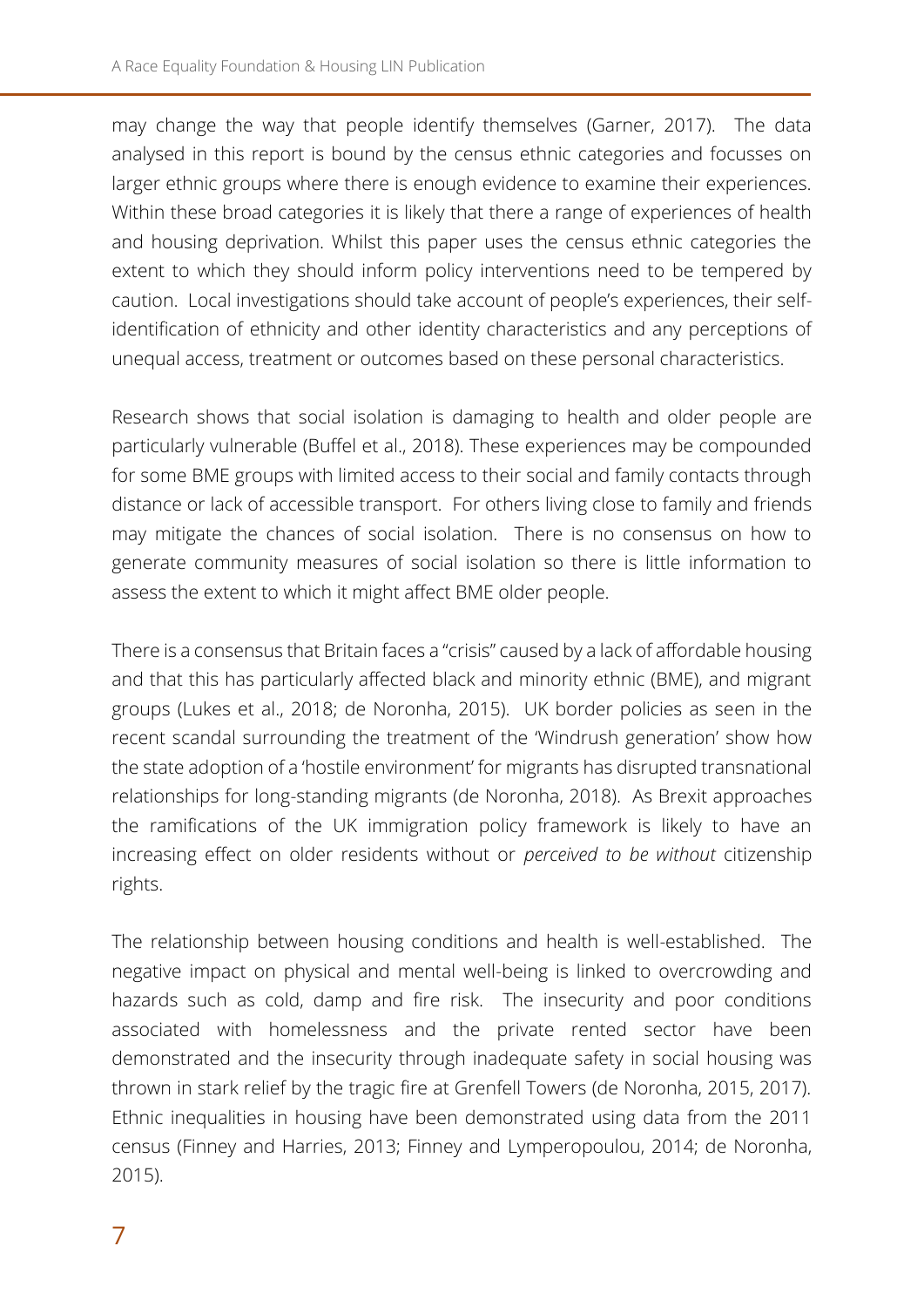This briefing:

- explores the demographic profile of the larger ethnic groups who are likely to contribute to the growth of the BME population
- identifies housing deprivation of ethnic groups by age and explores the factors that contribute to the higher levels of housing deprivation experienced by BME groups
- identifies the usage of care and residential homes by ethnic group and discusses future demand
- discusses the geographical concentrations of ethnic groups and the different demands this is likely to place on local services.

# **Demographic change and ageing amongst BME groups**

Older BME populations are likely to grow in future years subject to differences in life expectancy and migration. Existing research evidence suggests that most minority groups will experience poor health earlier than the white British.

### Population age

Figure 1 shows the age breakdown by ethnic group based on the 2001 and 2011 census. White British and black Caribbean people aged 50 or over have grown slowly between 2001 and 2011 in contrast to other minority ethnic groups. The growth of the white other and black African group is likely to include significant migration whilst the growth of other ethnic groups will also include the natural growth due to higher birth rates amongst the comparatively younger adult population. The fall in the proportion of people under the age of 20 in the Indian, Pakistani, and Bangladeshi ethnic groups in 2011 suggests a gradually ageing population since 2001.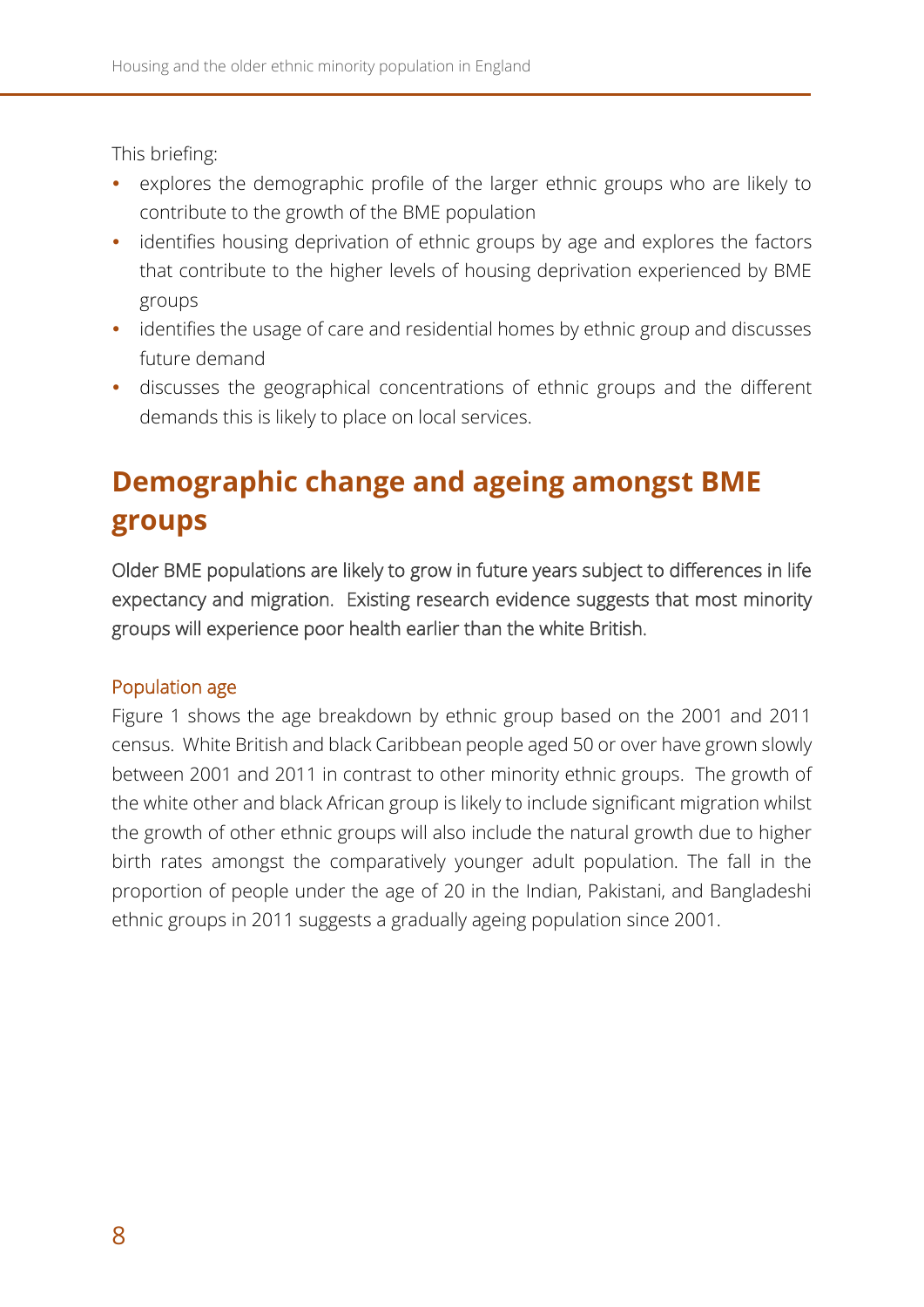| Ethnicity & change<br>in population | 2001 & 2011 | Population in |     |     |     |     |     |     |
|-------------------------------------|-------------|---------------|-----|-----|-----|-----|-----|-----|
| White British                       | 2001        | 42,747,136    | 24% | 19% | 21% | 18% |     | 17% |
| $+7%$                               | 2011        | 45,679,070    | 23% | 17% | 21% | 20% |     | 19% |
| White other                         | 2001        | 1,308,133     | 18% |     | 36% | 23% | 14% | 10% |
| $+91%$                              | 2011        | 2,504,218     | 19% |     | 40% | 24% | 10% | 6%  |
| Indian                              | 2001        | 1,028,530     | 30% |     | 27% | 24% | 13% | 7%  |
| $+39%$                              | 2011        | 1,4285,507    | 25% |     | 30% | 22% | 15% | 8%  |
| Pakistani                           | 2001        | 706,724       |     | 44% |     | 29% | 16% | 7%  |
| $+62%$                              | 2011        | 1,143,420     |     | 41% |     | 29% | 18% | 9%  |
| <b>Black Caribbean</b>              | 2001        | 561,110       | 26% | 22% |     | 28% | 13% | 11% |
| $+7%$                               | 2011        | 602,689       | 24% | 19% |     | 27% | 16% | 14% |
| <b>Black African</b>                | 2001        | 475,797       |     | 37% |     | 31% | 24% | 7%  |
| $+112%$                             | 2011        | 1,006,368     |     | 38% | 27% |     | 25% | 8%  |
| Bangladeshi                         | 2001        | 275,345       |     | 47% |     | 30% | 13% | 6%  |
| $+66%$                              | 2011        | 455,880       |     | 43% |     | 30% | 18% | 6%  |
|                                     |             |               |     |     |     |     |     |     |

■ under 20  $\blacksquare$  20-34  $\blacksquare$  35-49  $\blacksquare$  50-64  $\blacksquare$  65 and over

Figure 1 Age breakdown by ethnic group in 2001 and 2011 *Source: Standard tables ST101, 2001 census and DC2101EW, 2011 census*

Table 1 provides a further breakdown by ten year age groups. It shows that the percentage of the selected minority ethnic groups in the older age groups was smaller than the white British population in 2011. This reflect historical migration patterns of younger people which will converge towards the white British age profile subject to differences in death rates and migration. This seems to be the case as the longer standing migrant groups, black Caribbean and Indian, are close to the white British proportion in the 50-59 cohort.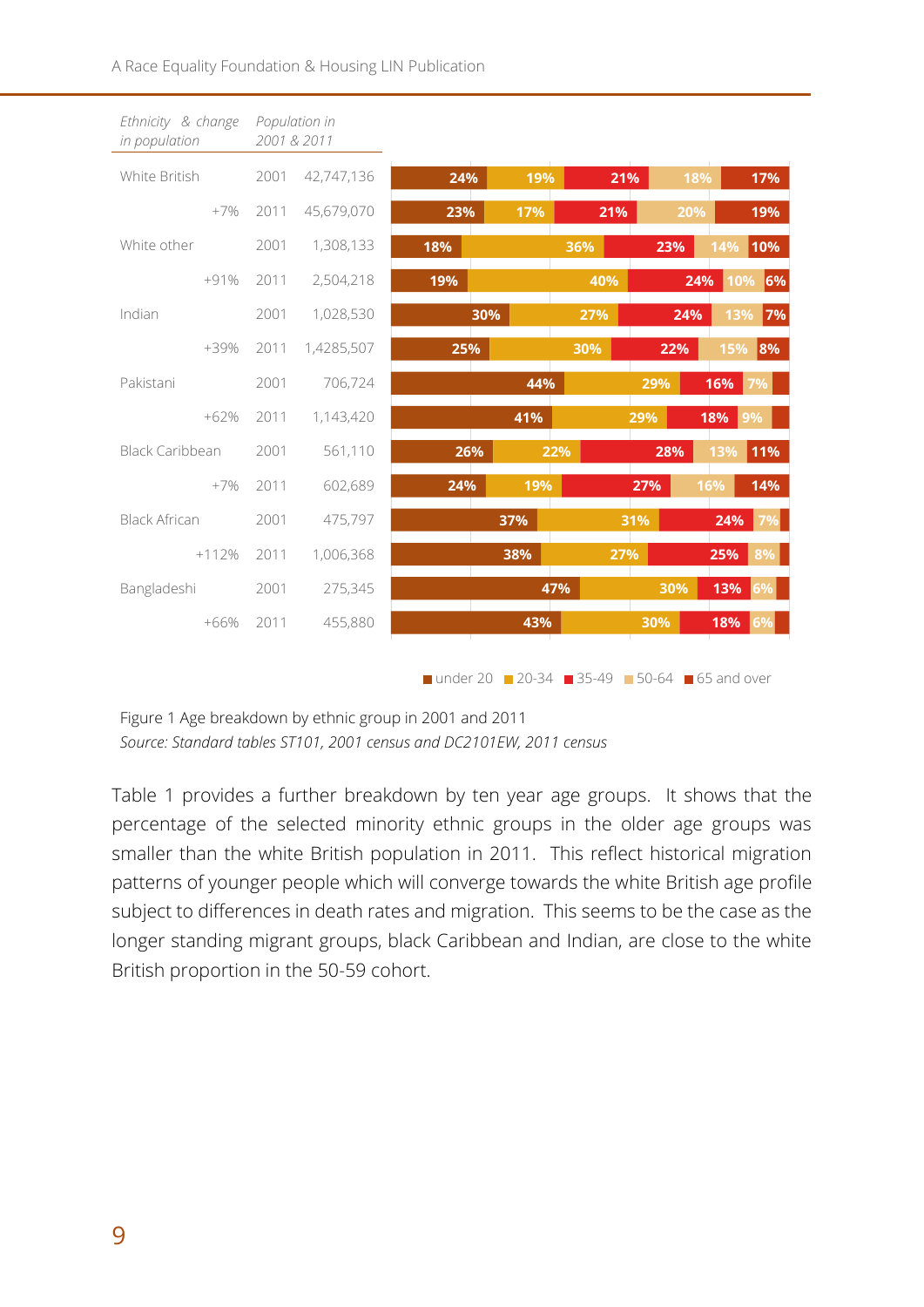Housing and the older ethnic minority population in England

| Lumic population of Lingiana and Wales by age conort |             |             |            |             |  |
|------------------------------------------------------|-------------|-------------|------------|-------------|--|
| Ethnic group ('000s)                                 | 50-59       | 60-69       | 70-79      | 80 and over |  |
| White British                                        | 2,958 (13%) | 2,811 (12%) | 1,931 (8%) | 1,536 (7%)  |  |
| BME                                                  | 308 (8%)    | 172 (5%)    | 114 (3%)   | 57 (2%)     |  |
| White other                                          | 104 (8%)    | 64 (5%)     | 38 (3%)    | 29 (2%)     |  |
| Indian                                               | 79 (11%)    | 48 (7%)     | 29 (4%)    | 12 (2%)     |  |
| Pakistani                                            | 37 (7%)     | 18 (3%)     | 12 (2%)    | $4(1\%)$    |  |
| Bangladeshi                                          | 11 (5%)     | 7(3%)       | 4(2%)      | $1(0\%)$    |  |
| <b>Black African</b>                                 | 33 (6%)     | 13 (3%)     | $6(1\%)$   | $1(0\%)$    |  |
| <b>Black Caribbean</b>                               | 44 (14%)    | 22 (7%)     | 24 (7%)    | 9(3%)       |  |

Table 1

*Ethnic population of England and Wales by age cohort*

*Source: Standard table DC2101EW, 2011 census*

### Other demographic change

Evidence on mortality, life expectancy and migration is not routinely available within the official statistics published by the government. Research using the 2001 census data to produce ethnic estimates of disability free and healthy life expectancy suggested that black and Asian ethnic men and women had lower life expectancy and were likely to experience more years of disability or poor health (Wohland et al., 2015). Older BME people with transnational families may choose to live outside the UK for long periods of time as has been evident with the patterns of British retirement to Spain (for more detailed analysis and estimates of these components of population change see Lievesley, 2010).

# **Housing deprivation**

Most minority ethnic groups experience higher levels of housing deprivation than the white British. Bangladeshi and black African people were most likely to be housing deprived.

Table 2 provides a detailed breakdown by ten-year age groups of the experience of housing deprivation<sup>3</sup> amongst older people by ethnic group. It shows higher levels of housing deprivation for all minority groups than the white British.

-

<sup>&</sup>lt;sup>3</sup> Housing deprivation is measured as a household experiencing one of overcrowding by the bedroom standard, lacking central heating or sharing a kitchen or bathroom. Health and disability deprivation is measured by a subjective assessment of poor health or having a long-term limiting illness.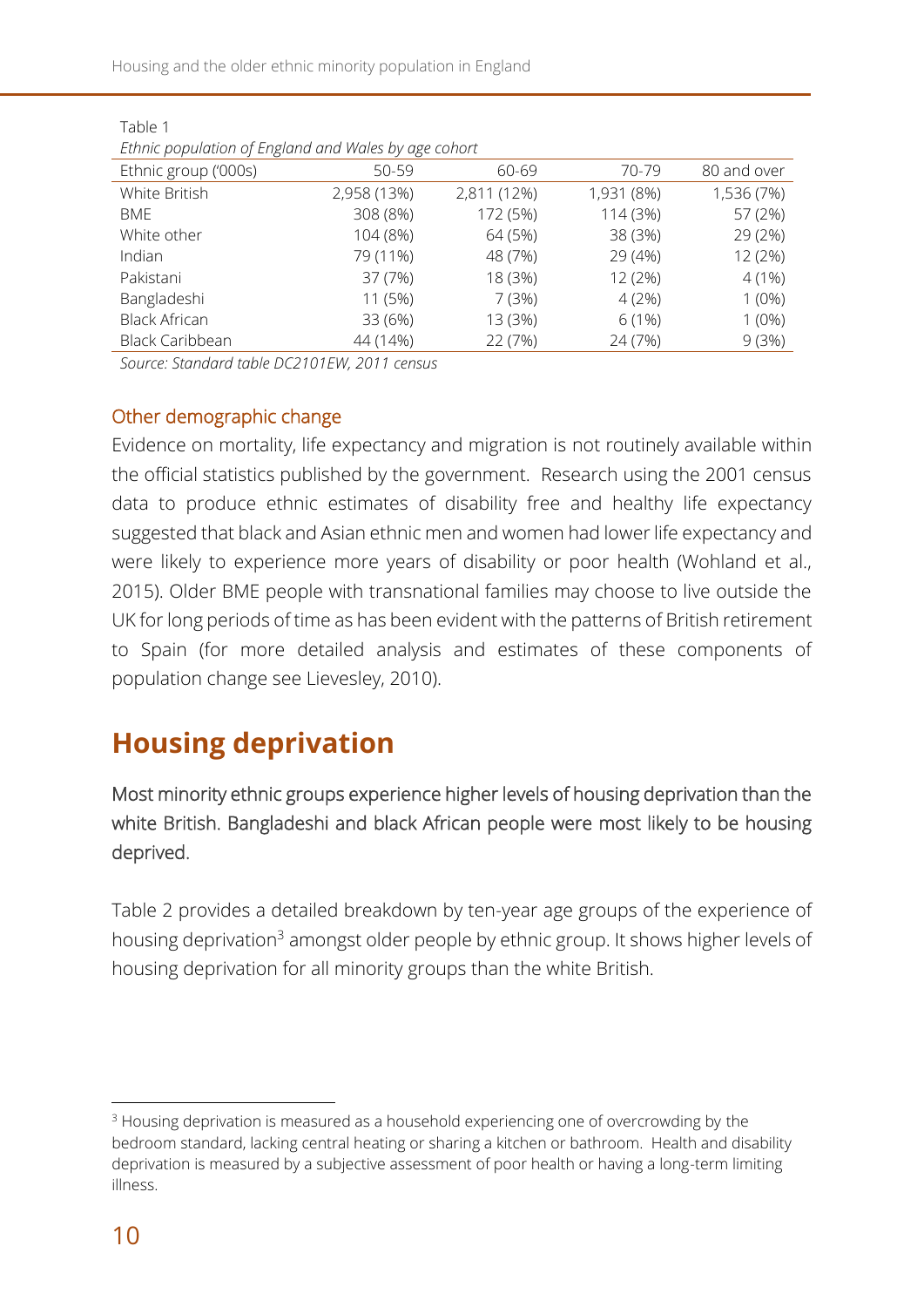A Race Equality Foundation & Housing LIN Publication

|                      | $-1$        |             |             |            |
|----------------------|-------------|-------------|-------------|------------|
|                      | 50-59       | 60-69       | 70-79       | 80 or over |
| White British        | 18,234 (6%) | 13,492 (5%) | 8,963 (5%)  | 7,750 (7%) |
| <b>BME</b>           | 8,371 (20%) | 3,071 (14%) | 1,916 (14%) | 710 (13%)  |
| White other          | 1,820 (18%) | 663 (11%)   | 272 (8%)    | 220 (10%)  |
| Indian               | 1,150 (15%) | 487 (11%)   | 292 (10%)   | 143 (13%)  |
| Pakistani            | 958 (26%)   | 315 (18%)   | 221 (16%)   | 92 (24%)   |
| Bangladeshi          | 397 (35%)   | 129 (26%)   | 154 (32%)   | 36 (33%)   |
| <b>Black African</b> | 1,197 (36%) | 338 (29%)   | 211 (36%)   | 48 (37%)   |
| Black Caribbean      | 613 (16%)   | 255 (13%)   | 278 (13%)   | 103 (13%)  |
|                      |             |             |             |            |

Table 2 *Housing deprivation by selected ethnic group*

*Source: 2011 census microdata*

The first part of the briefing focusses on the factors associated with housing deprivation. It explores the impact of cumulative disadvantage through the type of property people live in, their tenure, economic activity and occupational social class. Living arrangements are significant as shown by the analysis of household type and, to a lesser extent, marital status. Finally, more recent arrivals to the UK are shown to be more likely to experience housing deprivation.

### **Cumulative disadvantage**

Housing histories are likely to have contributed to deprivation and may reflect different stories including racial exclusion by local housing authorities, private landlords and neighbours, as well as more recent experiences of stigmatisation, gentrification and displacement. The unequal distribution of property types between ethnic groups reflects patterns of cumulative disadvantage experienced by some people which may in turn reflect the concentration of BME groups in urban areas. There are higher levels of housing deprivation for Bangladeshi and black African people living in terraced houses and flats, and Pakistani people living in terraced houses. The higher rates of housing deprivation for Pakistani, Bangladeshi and black African owners may reflect patterns of cumulative disadvantage caused by lower incomes that have restricted the ability of some to improve their housing conditions. Access to affordable housing for those who do not own their home seems to be more difficult for BME people.

There is an increasing proportion of BME groups living in the private rented sector together with higher levels of housing deprivation. Higher levels of housing deprivation for Bangladeshi and black African people in social housing may reflect the difficulty in accessing larger accommodation from existing stock. Rental tenures,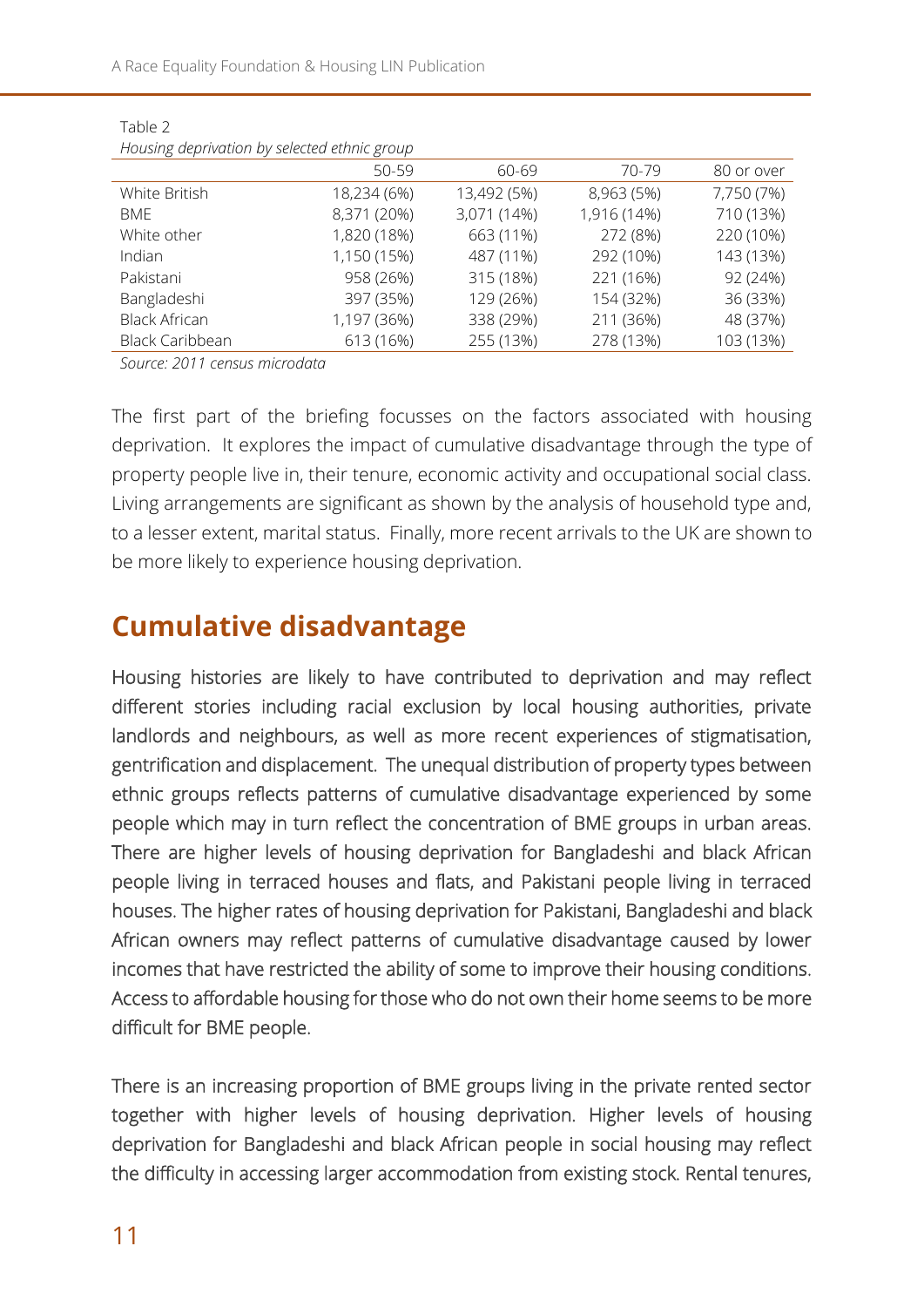both social and private, are associated with higher levels of housing deprivation than ownership. The lower rates of home ownership for BME groups aged 50-64 compared to those aged 65 and over suggest that levels of housing deprivation will increase over time.

Older people in routine jobs or unemployed were more likely to experience housing deprivation. The percentage of BME people in routine jobs or unemployed experiencing housing deprivation were higher than the white British, notably the white other, Bangladeshi and black African groups. BME groups who were economically active experienced more housing deprivation compared to those who were retired or economically inactive. This might reflect the financial support available to some economic inactivity e.g. disability, sickness or caring responsibilities where housing costs are covered by benefits enabling people to access more suitable accommodation.

### Property type

Figure 2 shows that a higher percentage of older white British live in detached or semi-detached houses compared to BME groups. Nearly half of black African older people are living in flats whilst 40% of Pakistani and Bangladeshi older people live in terraced houses.



50 and over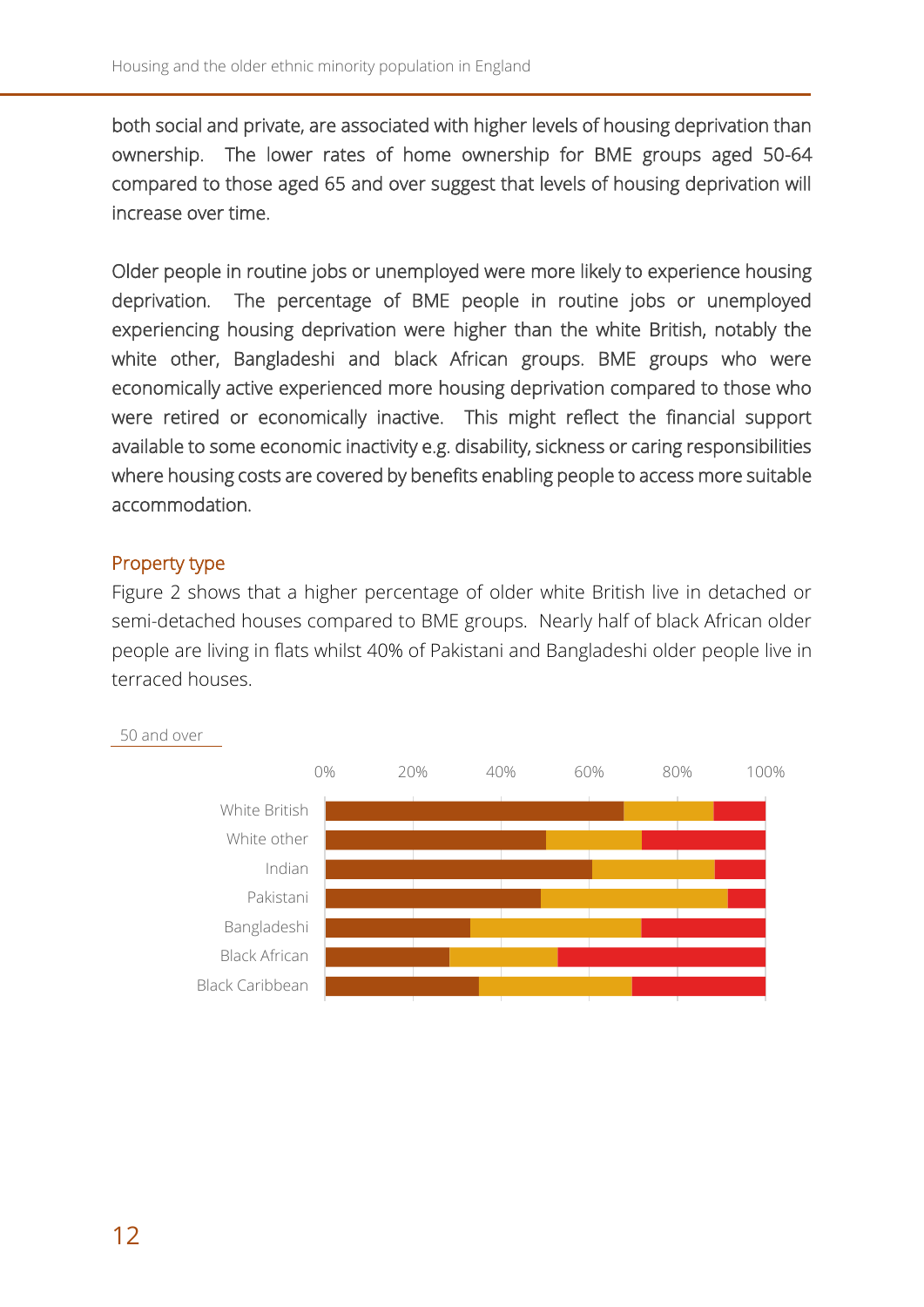

*Source: 2011 census microdata*

Table 3 shows that housing deprivation increases for all ethnic groups from living in a detached or semi-detached house to terraced housing to flats. All ethnic minority groups over the age of 50 have higher rates of housing deprivation in all types of property. Particularly notable are Bangladeshi and black African people in flats where nearly half of those aged 50 or over experienced housing deprivation. Around 40% of Pakistani, Bangladeshi and black African people aged 65 or over living in flats experienced housing deprivation.

Table 3

*Housing deprivation by property type, age and ethnicity* 

| roading acprivation by property type, age and cummert,<br>Ethnicity | Detached or semi detached | Terraced    | Flat or other |
|---------------------------------------------------------------------|---------------------------|-------------|---------------|
| 50 and over                                                         |                           |             |               |
| White British                                                       | 17,759 (3%)               | 14,146 (8%) | 16,534 (16%)  |
| White other                                                         | 655 (6%)                  | 510 (11%)   | 1,810 (31%)   |
| Indian                                                              | 837 (8%)                  | 641 (14%)   | 594 (31%)     |
| Pakistani                                                           | 653 (18%)                 | 698 (23%)   | 235 (38%)     |
| Bangladeshi                                                         | 167 (23%)                 | 246 (28%)   | 303 (48%)     |
| <b>Black African</b>                                                | 313 (21%)                 | 315 (25%)   | 1,166 (47%)   |
| <b>Black Caribbean</b>                                              | 249 (8%)                  | 266 (9%)    | 734 (28%)     |
| 65 and over                                                         |                           |             |               |
| White British                                                       | 8,364 (3%)                | 6,235 (8%)  | 7,748 (14%)   |
| White other                                                         | 163 (4%)                  | 114 (7%)    | 456 (23%)     |
| Indian                                                              | 228 (7%)                  | 161 (10%)   | 226 (27%)     |
| Pakistani                                                           | 161 (14%)                 | 194 (18%)   | 89 (38%)      |
| Bangladeshi                                                         | 57 (23%)                  | 93 (28%)    | 98 (42%)      |
| <b>Black African</b>                                                | 54 (19%)                  | 67 (25%)    | 274 (43%)     |
| <b>Black Caribbean</b>                                              | 100 (7%)                  | 97 (7%)     | 318 (26%)     |

*Source: 2011 census microdata*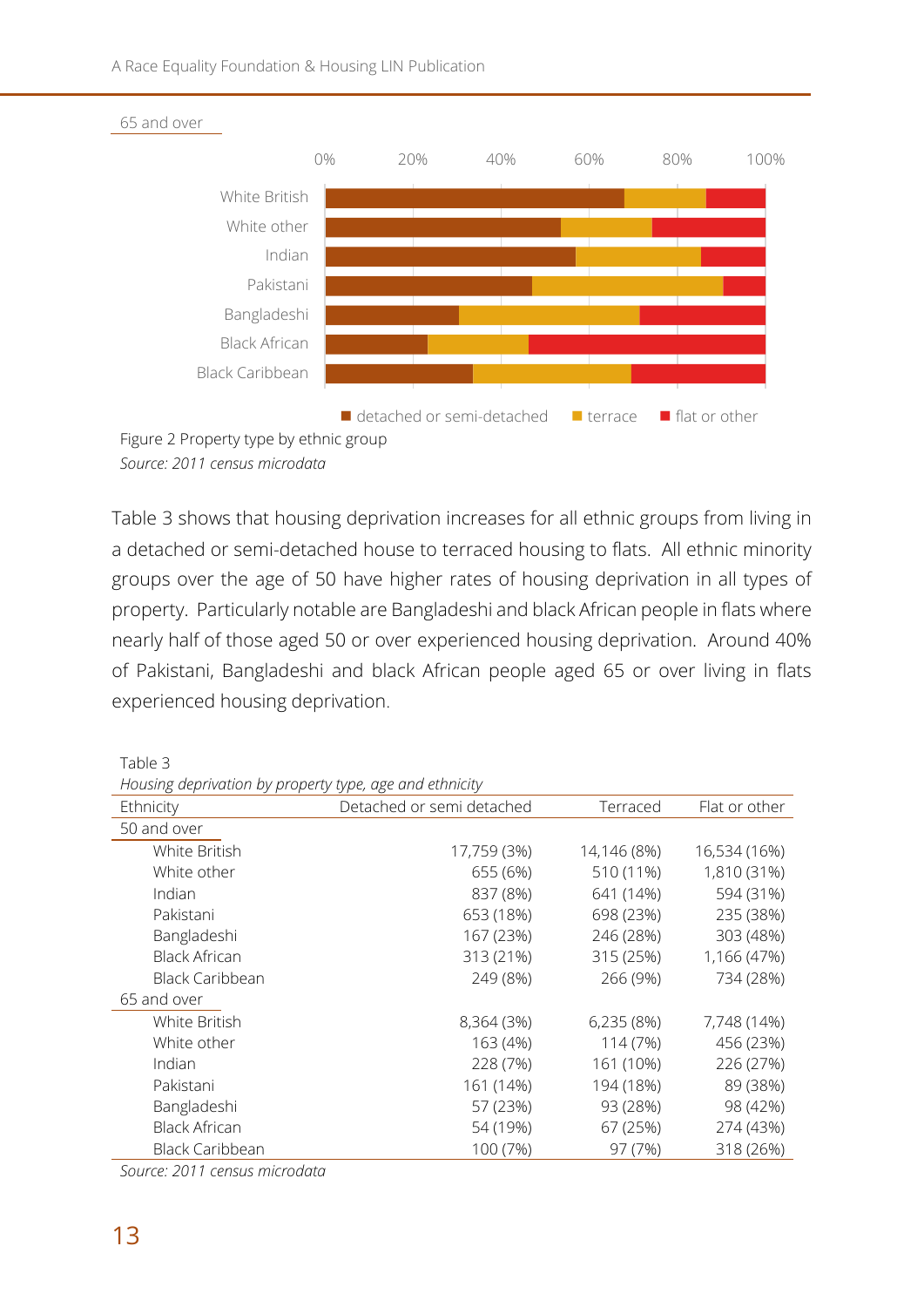### **Tenure**

Figure 3 shows that most older people own their homes. More than 90% of white British people aged 50 and over own their homes compared to 70% of black African and 75% of white other ethnic groups. BME groups aged 50 and over who do not own their homes are mainly accommodated in the private rented sector.



Table 4 shows the lowest levels of housing deprivation for older people who own their homes. For most ethnic groups aged 50 and over housing deprivation is higher in the private rented sector. Exceptionally Bangladeshi and, to a lesser extent black Africans had higher rates of housing deprivation in social housing. White British and white other people aged 65 and over were most likely to experience housing deprivation in the private rented sector. For other ethnic groups aged 65 or over higher levels of deprivation were found in social housing.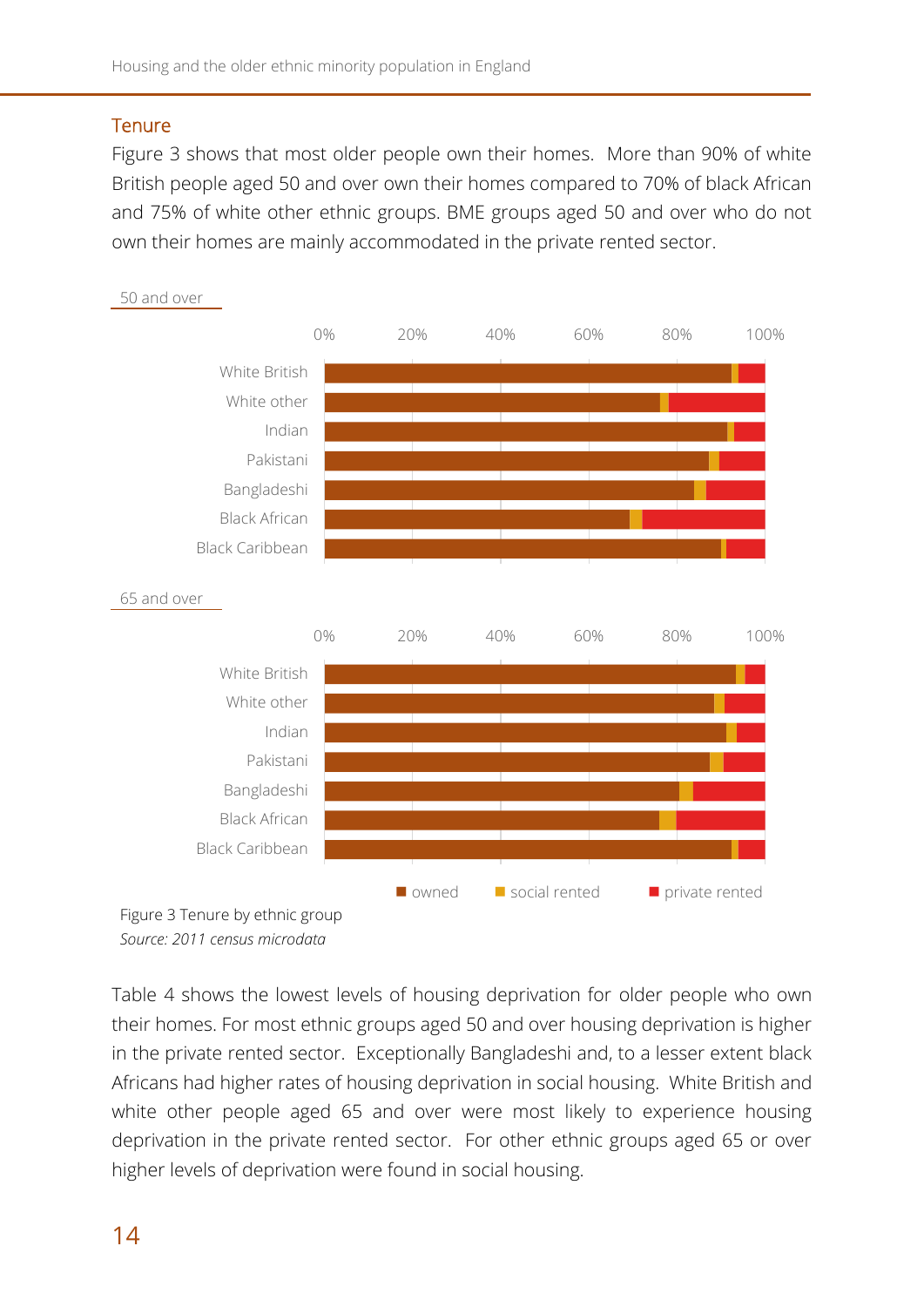| Troubling acprivation by tenarc, age and cultimetry |             |               |                |
|-----------------------------------------------------|-------------|---------------|----------------|
| Ethnicity                                           | Owned       | Social Rented | Private Rented |
| 50 and over                                         |             |               |                |
| White British                                       | 14,639 (4%) | 6,455 (11%)   | 4,662 (16%)    |
| White other                                         | 588 (7%)    | 460 (26%)     | 1,152 (34%)    |
| Indian                                              | 978 (11%)   | 194 (31%)     | 262 (35%)      |
| Pakistani                                           | 802 (21%)   | 153 (31%)     | 169 (36%)      |
| Bangladeshi                                         | 212 (27%)   | 207 (42%)     | 37 (34%)       |
| Black African                                       | 380 (23%)   | 707 (44%)     | 291 (40%)      |
| <b>Black Caribbean</b>                              | 267 (9%)    | 346 (23%)     | 115 (32%)      |
| 65 and over                                         |             |               |                |
| White British                                       | 12,703 (4%) | 6,397 (10%)   | 2,590 (16%)    |
| White other                                         | 324 (6%)    | 221 (21%)     | 172 (28%)      |
| Indian                                              | 362 (8%)    | 148 (28%)     | 88 (26%)       |
| Pakistani                                           | 305 (16%)   | 74 (29%)      | 52 (25%)       |
| Bangladeshi                                         | 104 (25%)   | 118 (40%)     | 21 (25%)       |
| Black African                                       | 90 (20%)    | 252 (43%)     | 44 (36%)       |
| <b>Black Caribbean</b>                              | 188 (7%)    | 280 (22%)     | 33 (20%)       |

Table 4 *Housing deprivation by tenure, age and ethnicity*

*Source:2011 census microdata (ONS, 2015)*

### Economic activity and occupational social class

Figure 4 shows that Pakistani and Bangladeshi people aged 50-64 are more likely to be economically inactive than other ethnic groups.



50 and over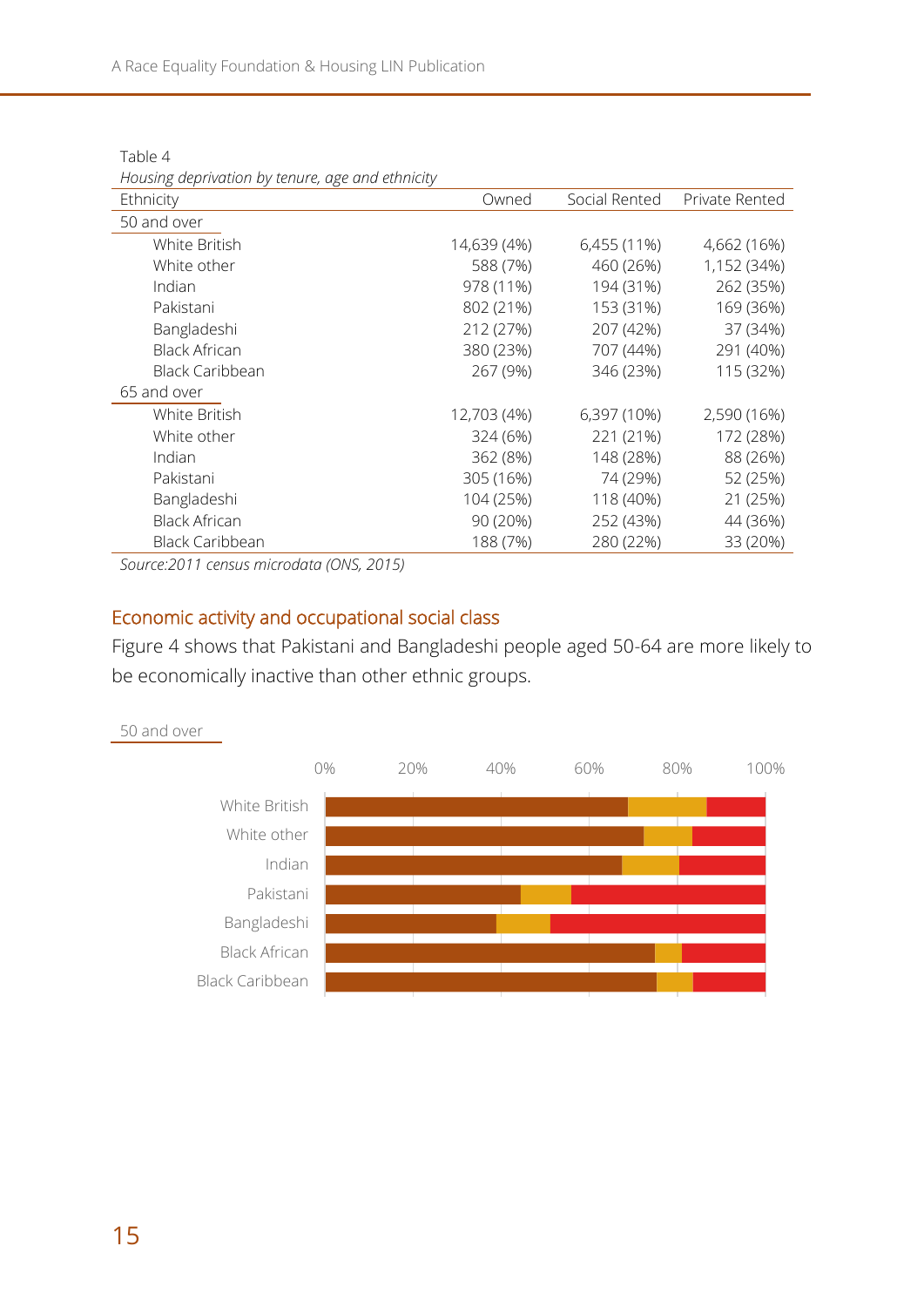Housing and the older ethnic minority population in England



*Source: Census 2011 microdata (ONS, 2015)*

Table 5 shows the levels of housing deprivation by economic activity and ethnic group. For older people being retired or economically inactive (which includes caring responsibilities, disability and long-term sickness) is associated with lower levels of housing deprivation than being economically active.

| Housing deprivation by economic activity and ethnic group |                     |            |                       |  |  |
|-----------------------------------------------------------|---------------------|------------|-----------------------|--|--|
| Ethnicity                                                 | Economically active | Retired    | Economically inactive |  |  |
| 50 and over                                               |                     |            |                       |  |  |
| White British                                             | 11,567 (4%)         | 1,562 (2%) | 878 (2%)              |  |  |
| White other                                               | 1,205 (12%)         | 74 (5%)    | 133 (6%)              |  |  |
| Indian                                                    | 511 (7%)            | 51 (4%)    | 88 (4%)               |  |  |
| Pakistani                                                 | 240 (11%)           | 17 (3%)    | 127 (6%)              |  |  |
| Bangladeshi                                               | 98 (18%)            | 9(5%)      | 37 (5%)               |  |  |
| <b>Black African</b>                                      | 799 (26%)           | 36 (15%)   | 125 (18%)             |  |  |
| Black Caribbean                                           | 375 (10%)           | 15 (4%)    | 35 (5%)               |  |  |
| 65 and over                                               |                     |            |                       |  |  |
| White British                                             | 1,250 (3%)          | 5,626 (2%) | 190 (1%)              |  |  |
| White other                                               | 72 (6%)             | 168 (3%)   | 16 (4%)               |  |  |
| Indian                                                    | 21 (3%)             | 101 (2%)   | 21 (4%)               |  |  |
| Pakistani                                                 | 10 (5%)             | 55 (3%)    | 8(2%)                 |  |  |
| Bangladeshi                                               | $6(10\%)$           | 24 (4%)    | 14 (9%)               |  |  |
| <b>Black African</b>                                      | 39 (20%)            | 90 (11%)   | 28 (16%)              |  |  |
| <b>Black Caribbean</b>                                    | 33 (7%)             | 114 (3%)   | 6(2%)                 |  |  |

Table 5

*Source: census 2011 microdata (ONS,2015)*

Figure 5 shows the occupational social class of the economically active people by ethnic group. Given the relatively small percentage of people aged 65 or over who are economically active this shows the whole population aged 50 to 64. Around 30%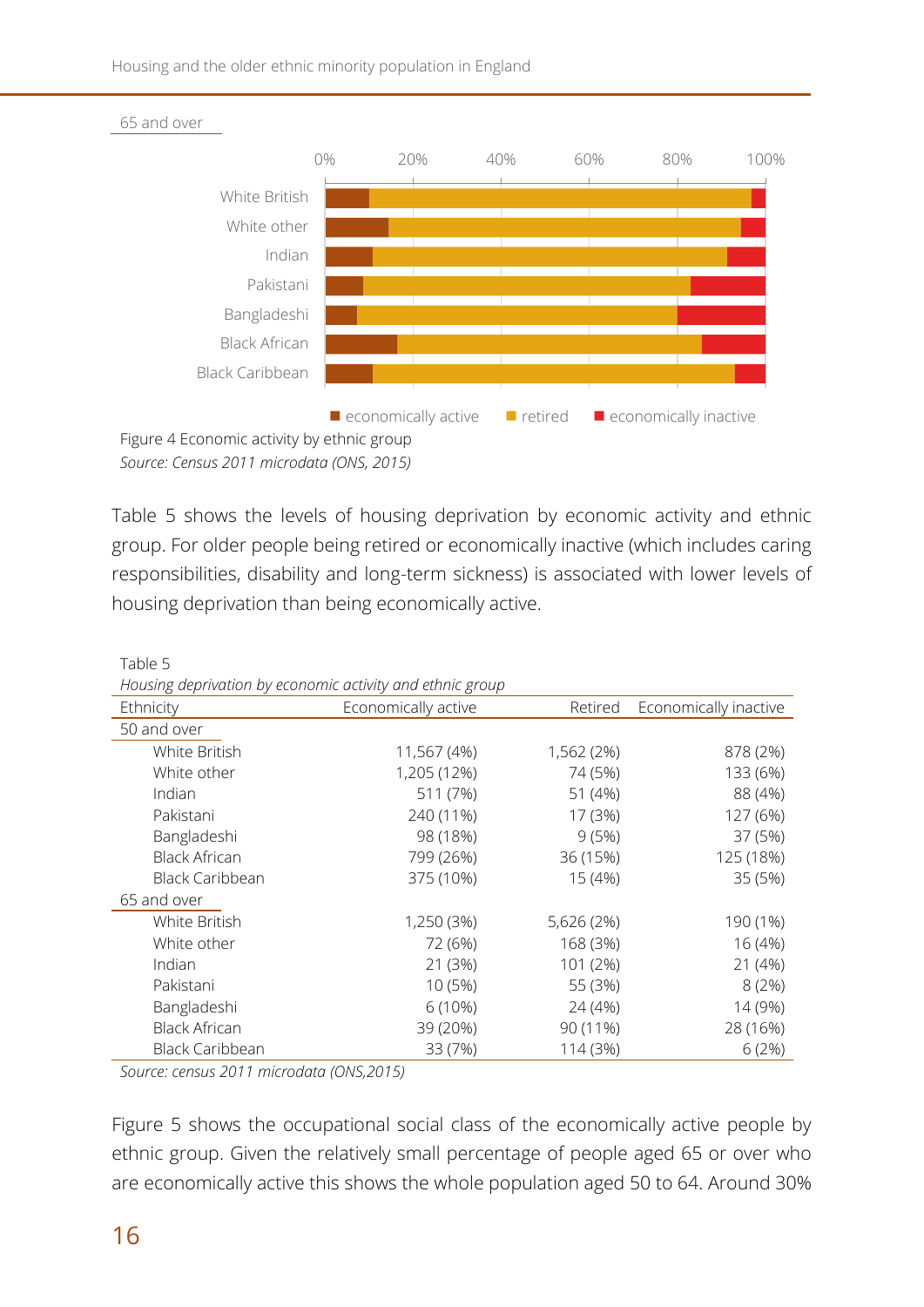of white British people are from the professional and managerial social class compared to 25% of Indian and less than 20% Pakistani and Bangladeshi. Around 40% of Pakistani people work for themselves compared to around 25% for most other ethnic groups with less than 20% of black African and Caribbean. Pakistani and Bangladeshi people have higher rates of unemployment.



Table 6 shows the percentage housing deprived by occupational social class of those who are economically active aged between 50 and 65. Whilst all older people in routine jobs or unemployed experience higher levels of housing deprivation these rates were significantly higher for BME groups, notably white other, Bangladeshi and black African. For white other and Bangladeshi people there was a clear association of higher percentages experiencing housing deprivation with being self-employed, in routine occupation or being unemployed.

| agea 50-64             |               |             |              |            |            |
|------------------------|---------------|-------------|--------------|------------|------------|
|                        | Professional  | Own account |              |            |            |
| Ethnicity              | or managerial | worker      | Intermediate | Routine    | Unemployed |
| White British          | 2,514 (3%)    | 2,046 (4%)  | 1,248 (3%)   | 4,927 (5%) | 832 (6%)   |
| White other            | 180 (6%)      | 285 (12%)   | 61 (8%)      | 593 (19%)  | 86 (15%)   |
| Indian                 | 98 (6%)       | 84 (5%)     | 47 (5%)      | 250 (9%)   | 32 (8%)    |
| Pakistani              | 37 (10%)      | 95 (12%)    | 11 (9%)      | 75 (12%)   | 22 (11%)   |
| Bangladeshi            | 7(8%)         | 20 (15%)    | $3(11\%)$    | 49 (23%)   | 19 (19%)   |
| <b>Black African</b>   | 224 (23%)     | 100 (25%)   | 50 (23%)     | 323 (30%)  | 102 (29%)  |
| <b>Black Caribbean</b> | 98 (9%)       | 41 (9%)     | 43 (9%)      | 146 (12%)  | 47 (12%)   |

*Housing deprivation by occupational social class by ethnicity for those who are economically active aged 50-64*

*Source: census 2011 microdata (ONS,2015)*

Table 6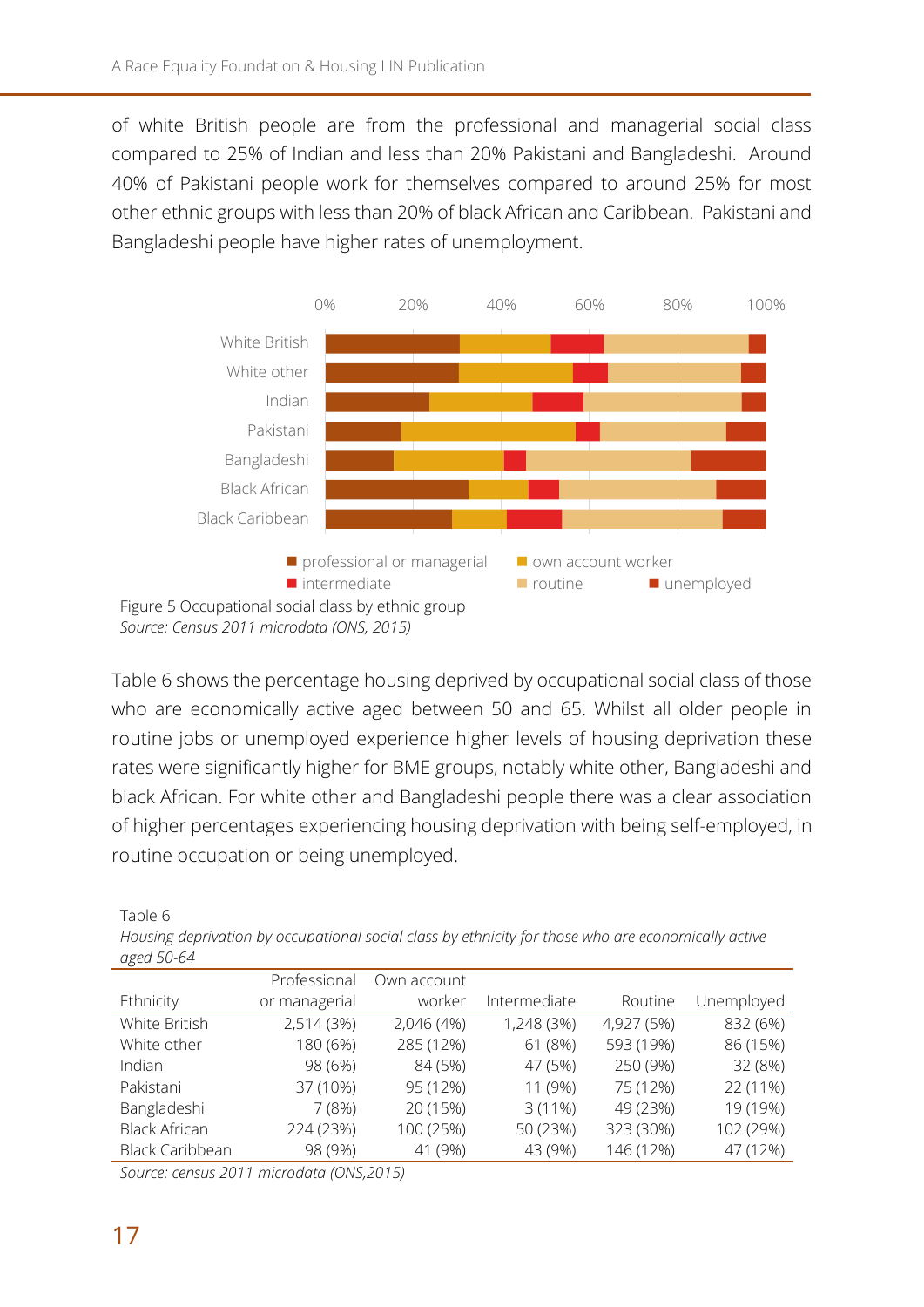### **Living arrangements**

Older Indian, Pakistani, Bangladeshi and black African people continue live in other households for longer than other ethnic groups. This is likely to contribute to the higher levels of housing deprivation, particularly overcrowding, that they experience. The extent to which this reflects a choice to live with extended family in the case of the Asian people or constraint imposed by housing costs in the case of black African people is worth exploring in local area engagement. Higher levels of housing deprivation for the relatively small number of lone parents from BME and black African and Caribbean single people may also be reflected differentially in local areas.

Figure 6 shows that people aged between 50 and 64 are more likely to live in *other* households than those over 65, due perhaps to their adult children and partners<sup>4</sup>, or their parents living with them. The evidence for this is limited as the classification of other households is not disaggregated in standard census tables. For some ethnic groups these living arrangements were sustained for longer, particularly those from India, Pakistan and Bangladesh, and to a lesser extent black African. This may be explained by the choice of some ethnic minority groups to live in extended family arrangements (Catney and Simpson, 2014). It may also reflect the high costs of housing that lead extended families to pool their resources to access shared accommodation.



#### 50 and over

 $\overline{\phantom{a}}$ 

<sup>4</sup> These households are enumerated as concealed families and are considered as an indicator of latent demand in the housing market (ONS, 2014). 161,000 concealed families in 2001 and 270,000 in 2011 (ONS, 2011; ONS, 2013).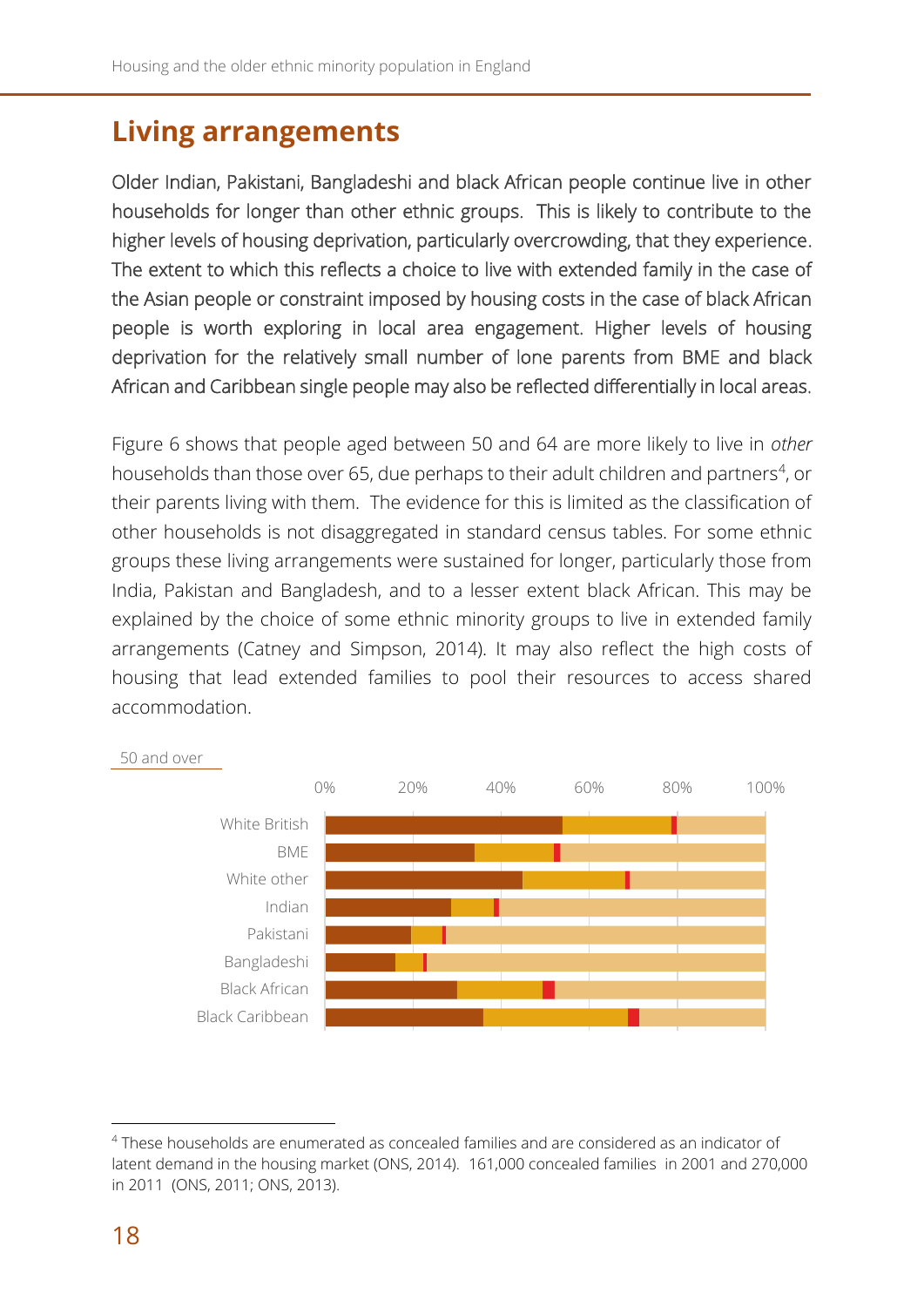A Race Equality Foundation & Housing LIN Publication



*Source: 2011 census microdata (ONS, 2015)*

Table 7 shows that a larger percentage of lone parents and *other* households were housing deprived. For white British and Indian respondents aged over 50, a larger percentage of lone parents were housing deprived. For other ethnic groups it was *other* households, notably 37% of Bangladeshi and 44% of black African *other* households where the respondent was aged over 50 were housing deprived. Though there were only forty four BME lone parents aged over 65 who were housing deprived, the percentage (36%) was higher than the white British percentage of 22%. BME *other* households were more likely to be housing deprived than the white British, particularly Bangladeshi (37%) and black African (45%). The main reason for this was likely to have been overcrowding which is measured by the bedroom standard<sup>5</sup> (illustrated below).

-

<sup>5</sup> Bedroom standard definition of overcrowding

<sup>(4)</sup> For the purposes of the bedroom standard a separate bedroom shall be allocated to the following persons—

<sup>(</sup>a) a person living together with another as husband and wife (whether that other person is of the same sex or the opposite sex)

<sup>(</sup>b) a person aged 21 years or more

<sup>(</sup>c) two persons of the same sex aged 10 years to 20 years

<sup>(</sup>d) two persons (whether of the same sex or not) aged less than 10 years

<sup>(</sup>e) two persons of the same sex where one person is aged between 10 years and 20 years and the other is aged less than 10 years

<sup>(</sup>f) any person aged under 21 years in any case where he or she cannot be paired with another occupier of the dwelling so as to fall within (c), (d) or (e) above.".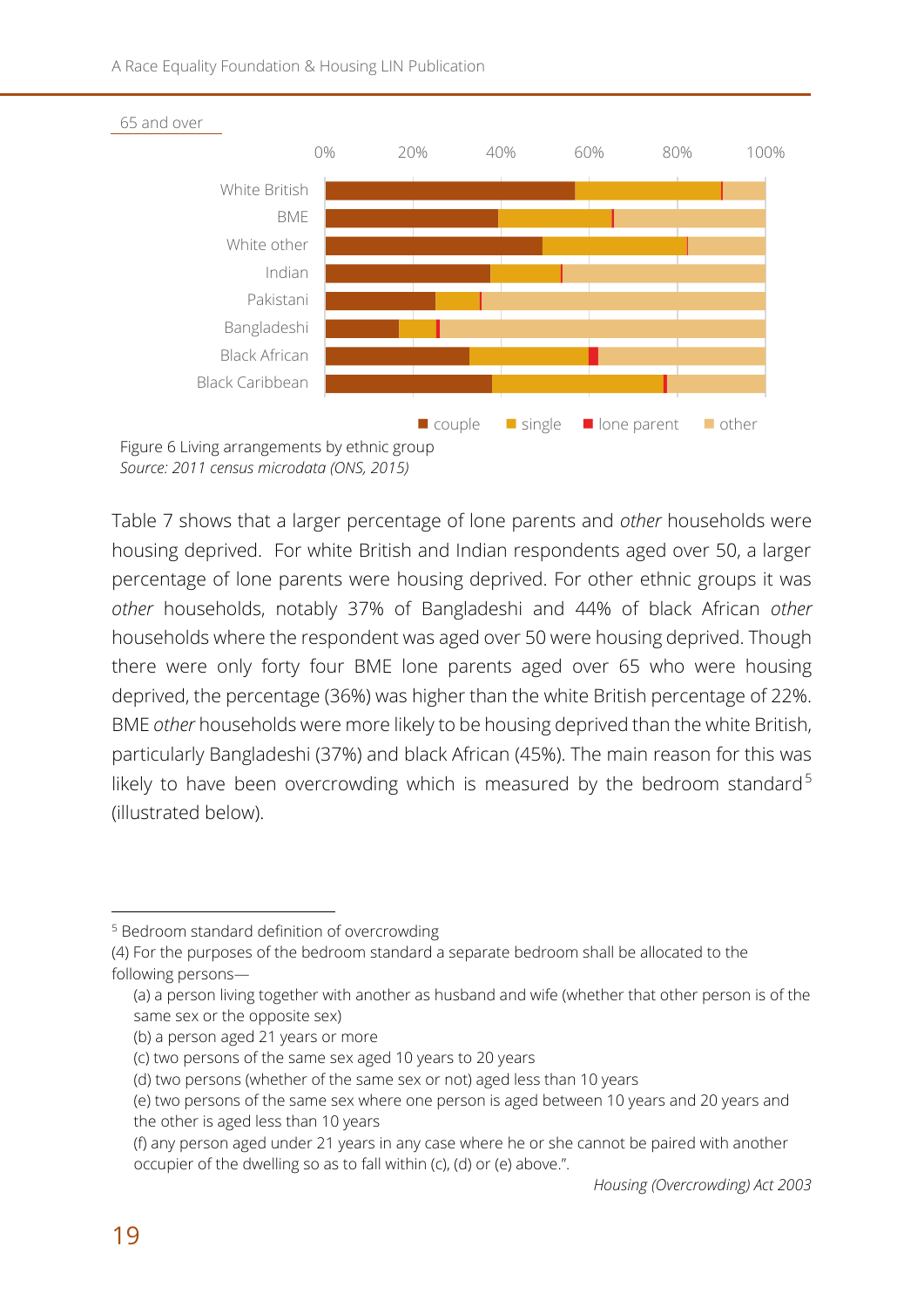For single people housing disadvantage reflects either lack of central heating or sharing a kitchen or bathroom. The higher percentage of black African and Caribbean single people reflects this form of housing deprivation. The relatively high levels of housing deprivation amongst Indian, Pakistani, Bangladeshi and black African people are associated with the higher percentage living in *other* households.

Ethnicity **Couple** Single Lone parent Other 50 and over White British 15,810 (8%) 18,063 (4%) 1,450 (14%) 13,116 (8%) BME 1,851 (17%) 1,655 (8%) 214 (24%) 6,672 (24%) White other **729 (15%)** 754 (8%) 50 (20%) 1,442 (22%) Indian 243 (15%) 189 (4%) 44 (24%) 1,596 (16%) Pakistani 107 (21%) 71 (5%) 15 (23%) 1,393 (27%) Bangladeshi 54 (38%) 21 (6%) 6 (32%) 635 (37%) Black African 392 (39%) 256 (16%) 52 (37%) 1,094 (44%) Black Caribbean 326 (11%) 364 (12%) 47 (20%) 512 (20%) 65 and over White British 8,031 (6%) 10,301 (4%) 322 (22%) 3,693 (9%) BME 607 (11%) 686 (8%) 44 (38%) 1,613 (21%) White other 210 (8%) 279 (7%) 7 (39%) 237 (17%) Indian 100 (11%) 98 (5%) 11 (50%) 406 (15%) Pakistani 37 (15%) 34 (5%) 5 (42%) 368 (23%) Bangladeshi 13 (19%) 9 (7%) 3 (43%) 223 (37%) Black African 102 (32%) 80 (21%) 10 (38%) 203 (45%) Black Caribbean 145 (9%) 186 (12%) 8 (26%) 176 (20%)

### Table 7

*Housing deprivation by living arrangements*

*Source: census 2011 microdata (ONS, 2015)*

### Marital status

Living with a partner mitigates the effect of housing deprivation for Indian, Pakistani and Bangladeshi older people whilst the protective effect for white other people is no longer apparent for those aged 65 or over. People living by themselves are more likely to be at risk of social isolation and an understanding of this aspect of the local population can inform successful interventions.

Figure 7 shows that more Indian, Pakistani and Bangladeshi respondents over 50 were living in a couple than the white British whilst less black African and Caribbean were. It also shows that 22% of Bangladeshis were widowed compared to 12-15% of other groups, that around 25% of the black African and Caribbean ethnic group were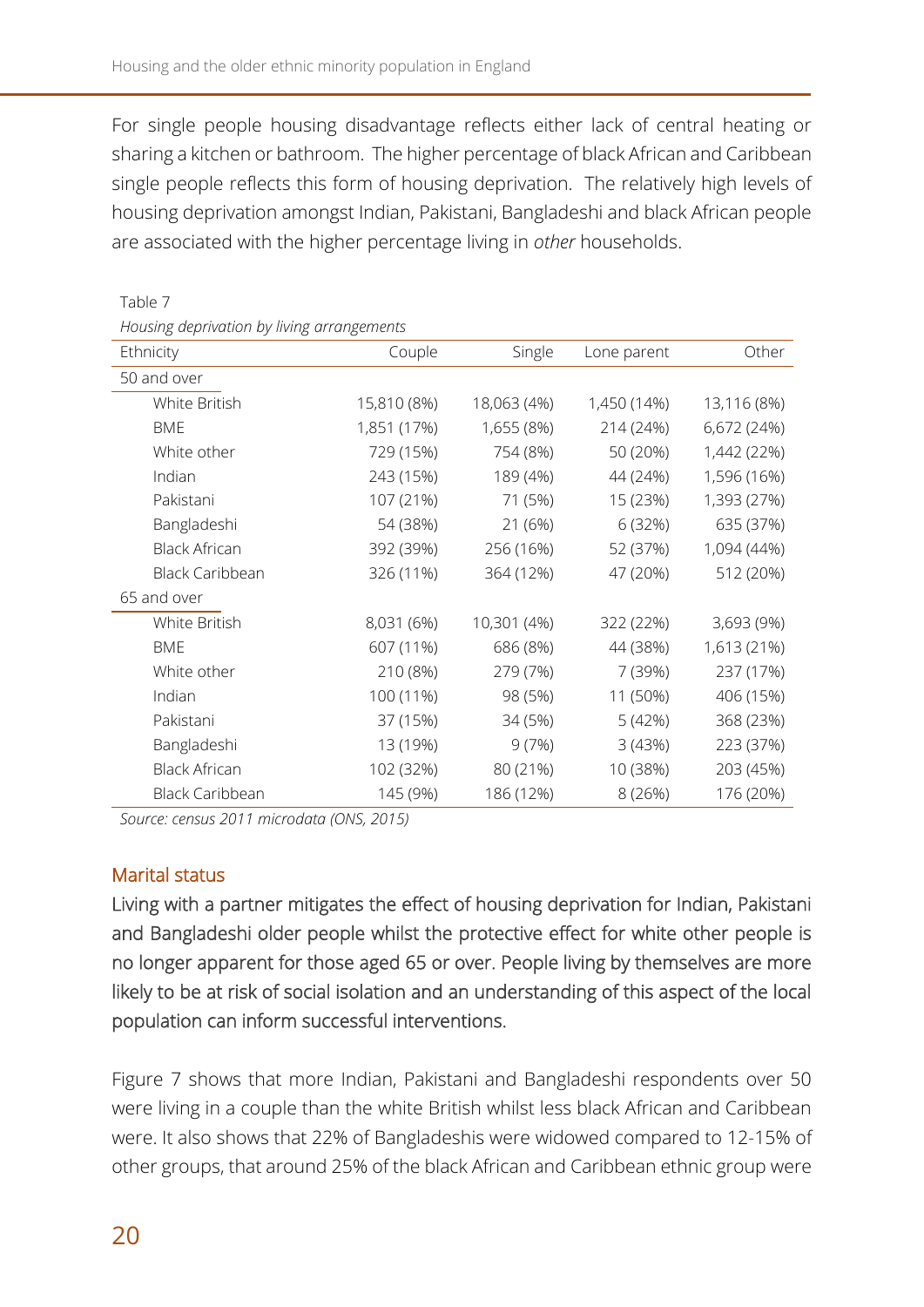separated compared to 15% of white British, 7% of Indian, 10% of Pakistani and 5% of Bangladeshi, and that 22% of black Caribbeans were single compared to 2-3% of Indian, Pakistani and Bangladeshi and around 10% of other groups. There was a similar pattern for those aged over 65 except that the proportion widowed increased to around 30% for all groups except the black Caribbean (22%).



50 and over

*Source: Census 2011 microdata (ONS, 2015)*

Table 8 shows the comparative benefit of living with a partner rather than being single, separated or widowed. Bangladeshi women in both age groups were significantly more likely to experience housing deprivation than Bangladeshi men. Older people living by themselves are also more at risk of social isolation. The report by Buffel et al. (2017) for Ambition for Ageing in Manchester explores the evidence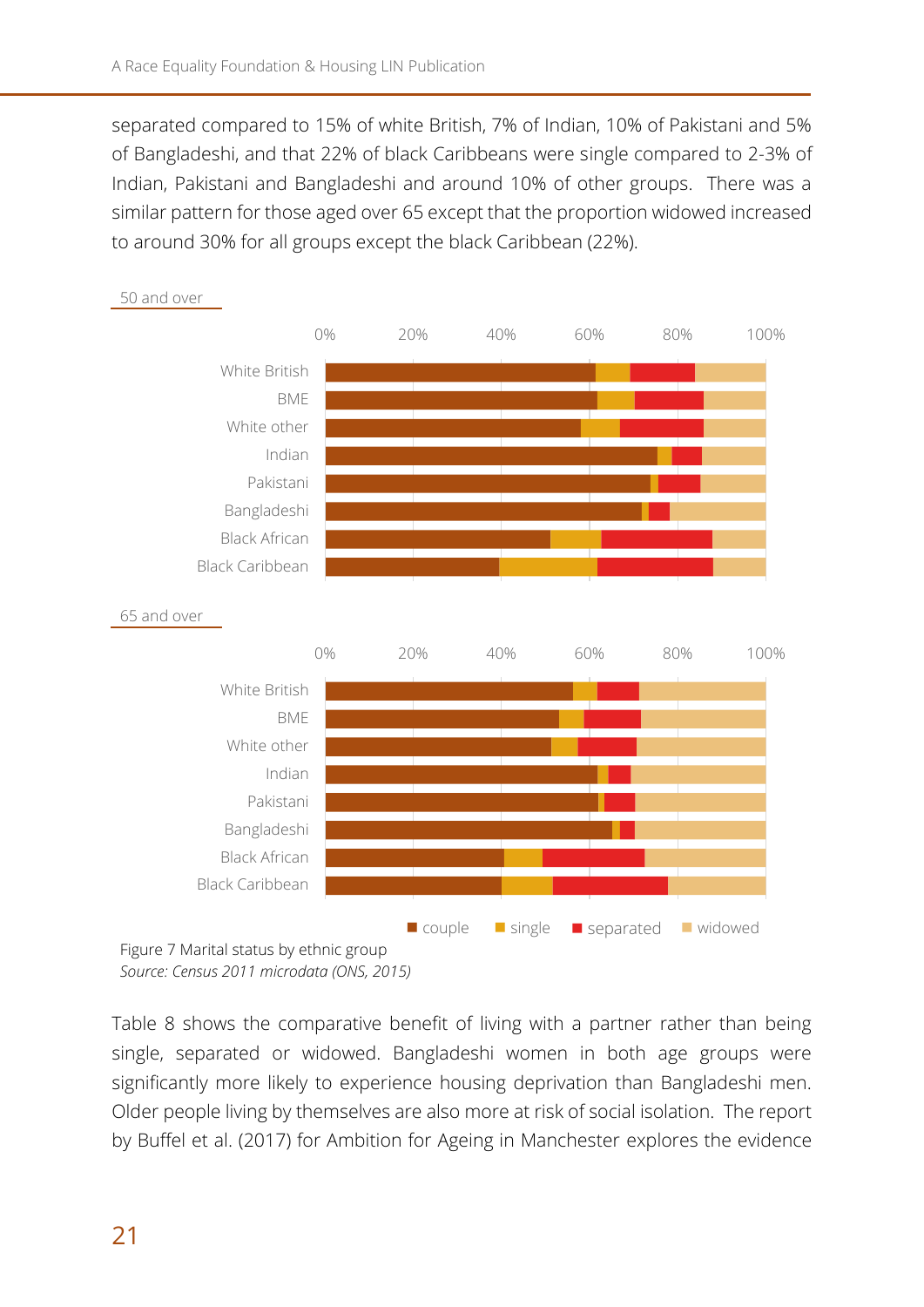available and identifies a range of potential interventions to address social isolation in older people.

| Percentage of older population experiencing housing deprivation by marital status and ethnic group |             |             |             |             |
|----------------------------------------------------------------------------------------------------|-------------|-------------|-------------|-------------|
| Ethnicity                                                                                          | Couple      | Single      | Separated   | Widowed     |
| 50 and over                                                                                        |             |             |             |             |
| White British                                                                                      | 18,760 (4%) | 8,530 (13%) | 12,063 (9%) | 9,086 (7%)  |
| <b>BME</b>                                                                                         | 5,592 (15%) | 1,169 (22%) | 2,091 (22%) | 1,540 (18%) |
| White other                                                                                        | 1,342 (11%) | 444 (23%)   | 807 (20%)   | 382 (13%)   |
| Indian                                                                                             | 1,416 (11%) | 114 (21%)   | 190 (17%)   | 352 (15%)   |
| Pakistani                                                                                          | 1,131 (21%) | 34 (26%)    | 175 (25%)   | 246 (23%)   |
| Bangladeshi                                                                                        | 485 (30%)   | 13 (37%)    | 35 (32%)    | 183 (38%)   |
| <b>Black African</b>                                                                               | 859 (32%)   | 212 (35%)   | 478 (36%)   | 245 (39%)   |
| Black Caribbean                                                                                    | 359 (10%)   | 352 (18%)   | 406 (17%)   | 132 (12%)   |
| 65 and over                                                                                        |             |             |             |             |
| White British                                                                                      | 7,644 (3%)  | 3,004 (13%) | 3,818 (9%)  | 7,881 (6%)  |
| <b>BME</b>                                                                                         | 1,130 (9%)  | 298 (24%)   | 526 (18%)   | 996 (16%)   |
| White other                                                                                        | 227 (5%)    | 110 (23%)   | 166 (15%)   | 230 (10%)   |
| Indian                                                                                             | 274 (8%)    | 37 (27%)    | 42 (14%)    | 262 (15%)   |
| Pakistani                                                                                          | 210 (14%)   | 14 (42%)    | 45 (26%)    | 175 (24%)   |
| Bangladeshi                                                                                        | 144 (27%)   | 4 (29%)     | 8 (30%)     | 92 (38%)    |
| <b>Black African</b>                                                                               | 143 (29%)   | 40 (38%)    | 82 (29%)    | 130 (39%)   |
| Black Caribbean                                                                                    | 132 (8%)    | 93 (19%)    | 183 (17%)   | 107 (12%)   |

Table 8

*Source: census 2011 microdata (ONS, 2015)*

# **Migration history**

The proportion of older people from different ethnic groups born in the UK and the date of their migration to the UK is variable reflecting different waves of migration; more recent arrivals experience much higher levels of housing deprivation. However, the complexity of these stories is masked by the inadequacy of the data available at national level. The white other and black African ethnic categories are too broad to make meaningful inferences whilst all ethnic groups may include returning migrants with citizenship rights. At a local level the complexity of these stories needs to be unpicked to enable meaningful policy interventions.

Figure 8 shows the arrival patterns by decade of people aged 50 and over for each of the ethnic minority groups covered in this report who are still living here<sup>6</sup>. Black

 $\overline{\phantom{a}}$ 

<sup>&</sup>lt;sup>6</sup> Continuing migration of people who were aged under 50 in 2011 has not been considered in this report. It is quite likely that the later migration patterns for new Commonwealth citizens reflects British citizens or their relatives / spouses who had the right to citizenship rights.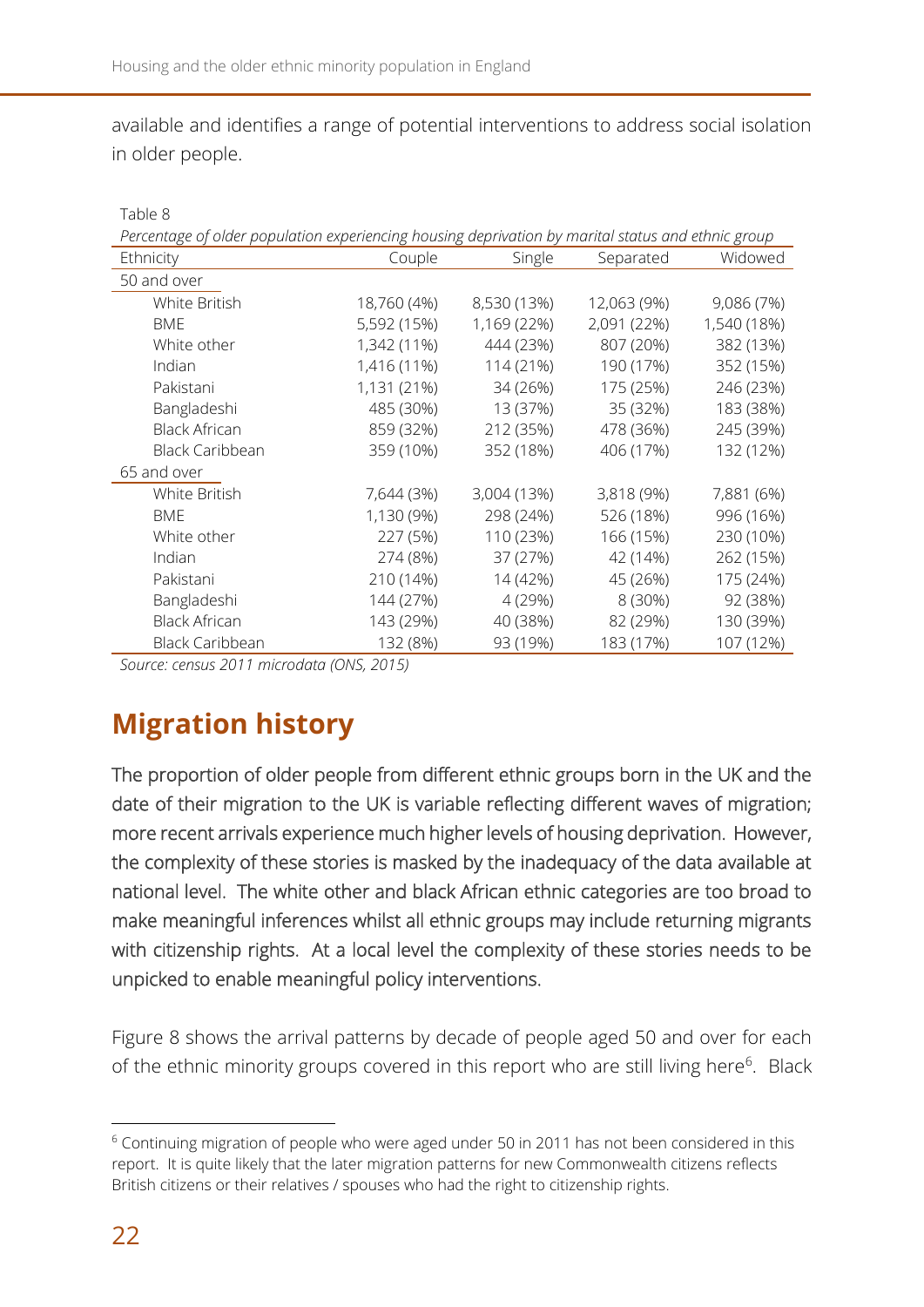Caribbean migration started before 1961 and peaked between 1961 and 1970 with much smaller numbers arriving after that date. Indian and Pakistani migration peaked in the 1960s fell slightly in the 1970s and then fell significantly after that. . Significant levels of Bangladeshi migration started in the 1960s, peaked in the 1970s and 1980s before falling to below 10% in subsequent decades. The migration patterns of the white other and black African groups are likely to be diverse reflecting earlier migrations - for example, the European Voluntary Workers scheme which encouraged migration to Europe by new Commonwealth migrants from Africa to support the reconstruction of Britain after the Second World War, different patterns of migration after joining the European Union and flows of refugees from Africa. The other white population over 50 is composed of 10-15% from the post war decades with a growth to over 20% between 2001 and 2011 when the A10 accession countries were allowed to move to the UK. The majority of the black African older population have come to Britain during the 1980s.





*Source: census 2011 microdata (ONS, 2015)*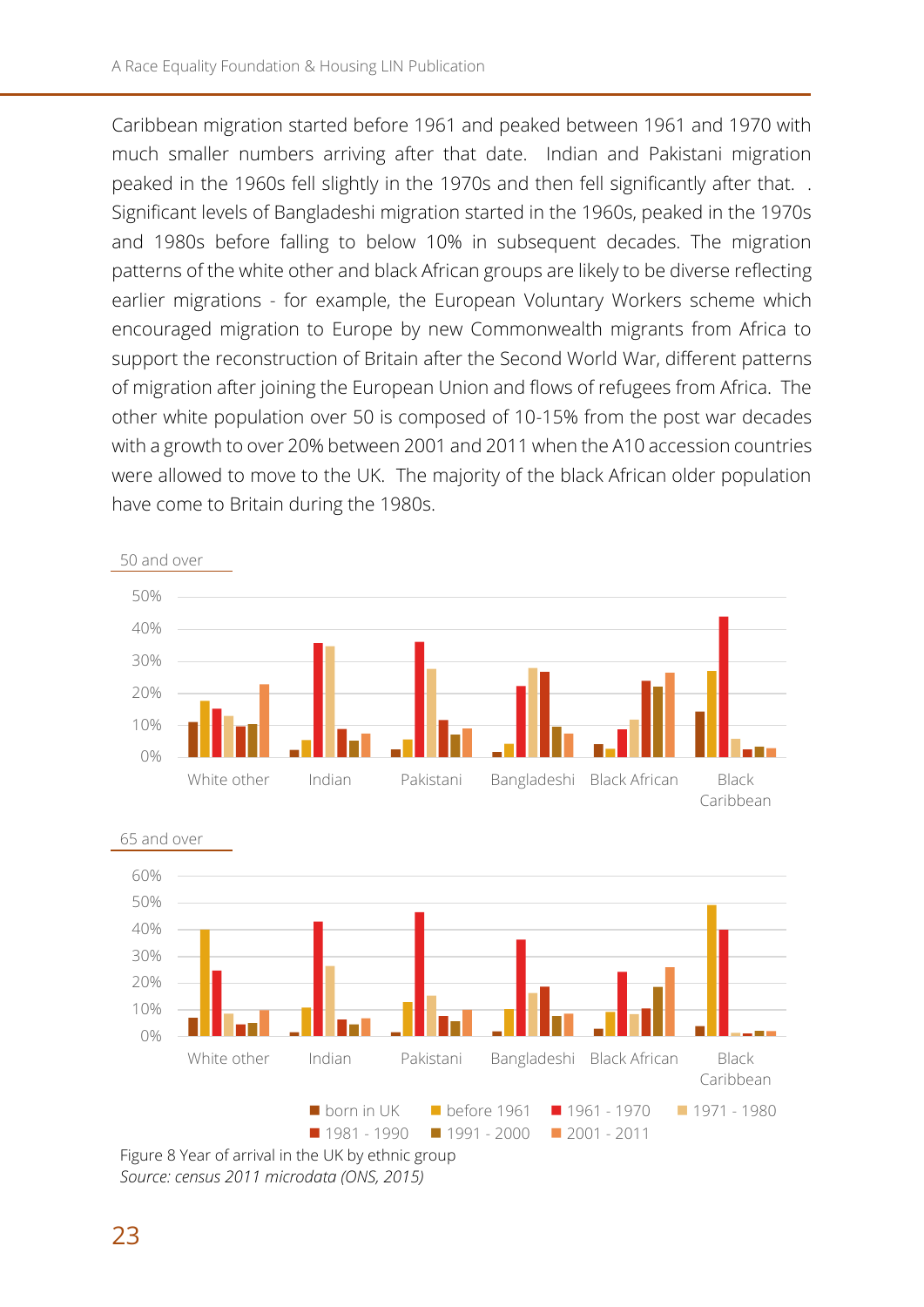Table 9 shows the pattern of housing deprivation by year of arrival and ethnicity. Levels of housing deprivation are higher for more recent migrants. It is not possible to identify the extent to which return migrants with the right to British citizenship are reflected in the data available.

| Table 9                                               |             |           |           |           |           |           |             |
|-------------------------------------------------------|-------------|-----------|-----------|-----------|-----------|-----------|-------------|
| Housing deprivation by year of arrival and ethnicity  |             |           |           |           |           |           |             |
|                                                       | Born in UK  | before    | 1961-     | $1971 -$  | 1981-     | 1991-     | 2001-2011   |
|                                                       |             | 1961      | 1970      | 1980      | 1990      | 2000      |             |
| 50 and over                                           |             |           |           |           |           |           |             |
| White British                                         | 47,075 (6%) | 649 (6%)  | 264 (7%)  | 124 (8%)  | 92 (10%)  | 131 (13%) | 104 (11%)   |
| White other                                           | 279 (12%)   | 264 (7%)  | 223 (7%)  | 247 (9%)  | 234 (11%) | 369 (17%) | 1,359 (28%) |
| Indian                                                | 63 (16%)    | 81 (9%)   | 486 (8%)  | 652 (11%) | 241 (16%) | 189 (22%) | 360 (29%)   |
| Pakistani                                             | 38 (21%)    | 71 (17%)  | 457 (17%) | 429 (21%) | 217 (25%) | 139 (27%) | 235 (36%)   |
| Bangladeshi                                           | 13 (33%)    | 27 (28%)  | 135 (27%) | 162 (26%) | 215 (36%) | 87 (41%)  | 77 (46%)    |
| <b>Black African</b>                                  | 74 (34%)    | 36 (25%)  | 97 (21%)  | 146 (23%) | 452 (36%) | 459 (39%) | 530 (38%)   |
| <b>Black</b>                                          |             |           |           |           |           |           |             |
| Caribbean                                             | 188 (15%)   | 258 (11%) | 496 (13%) | 93 (18%)  | 58 (26%)  | 88 (29%)  | 68 (26%)    |
| 65 and over                                           |             |           |           |           |           |           |             |
| White British                                         | 21,736 (5%) | 413 (6%)  | 93 (8%)   | 24 (6%)   | 23 (11%)  | 35 (13%)  | 23 (8%)     |
| White other                                           | 86 (15%)    | 221 (7%)  | 111 (6%)  | 63 (9%)   | 35 (9%)   | 61 (15%)  | 156 (20%)   |
| Indian                                                | 24 (24%)    | 47 (7%)   | 162 (6%)  | 157 (10%) | 68 (18%)  | 64 (24%)  | 93 (23%)    |
| Pakistani                                             | 8 (20%)     | 55 (17%)  | 156 (14%) | 65 (17%)  | 39 (20%)  | 36 (25%)  | 85 (34%)    |
| Bangladeshi                                           | 4 (25%)     | 24 (29%)  | 77 (26%)  | 32 (24%)  | 49 (32%)  | 27 (43%)  | 35 (50%)    |
| <b>Black African</b>                                  | 13 (36%)    | 26 (23%)  | 67 (23%)  | 28 (27%)  | 50 (39%)  | 85 (38%)  | 126 (40%)   |
| <b>Black</b>                                          |             |           |           |           |           |           |             |
| Caribbean                                             | 37 (23%)    | 211 (10%) | 206 (12%) | 7 (12%)   | 12 (25%)  | 21 (24%)  | 21 (25%)    |
| $C_{\text{ALHCO}}$ : cancus 2011 microdata (ONS 2015) |             |           |           |           |           |           |             |

*Source: census 2011 microdata (ONS 2015)*

# **Housing needs of older BME people**

As BME people age the need for adaptations to enable them to live independently, additional care and support will grow. The extent to which their needs can be met within existing accommodation is likely to be limited given the levels of housing deprivation that many older BME people experience. It would be beneficial to collect evidence of the ways that housing associations have successfully provided accommodation and services to meet the needs of older BME people in their mainstream and specialist housing. For example, the extent to which extra care housing and retirement housing can meet the needs of BME older people would also benefit from investigation of what works well.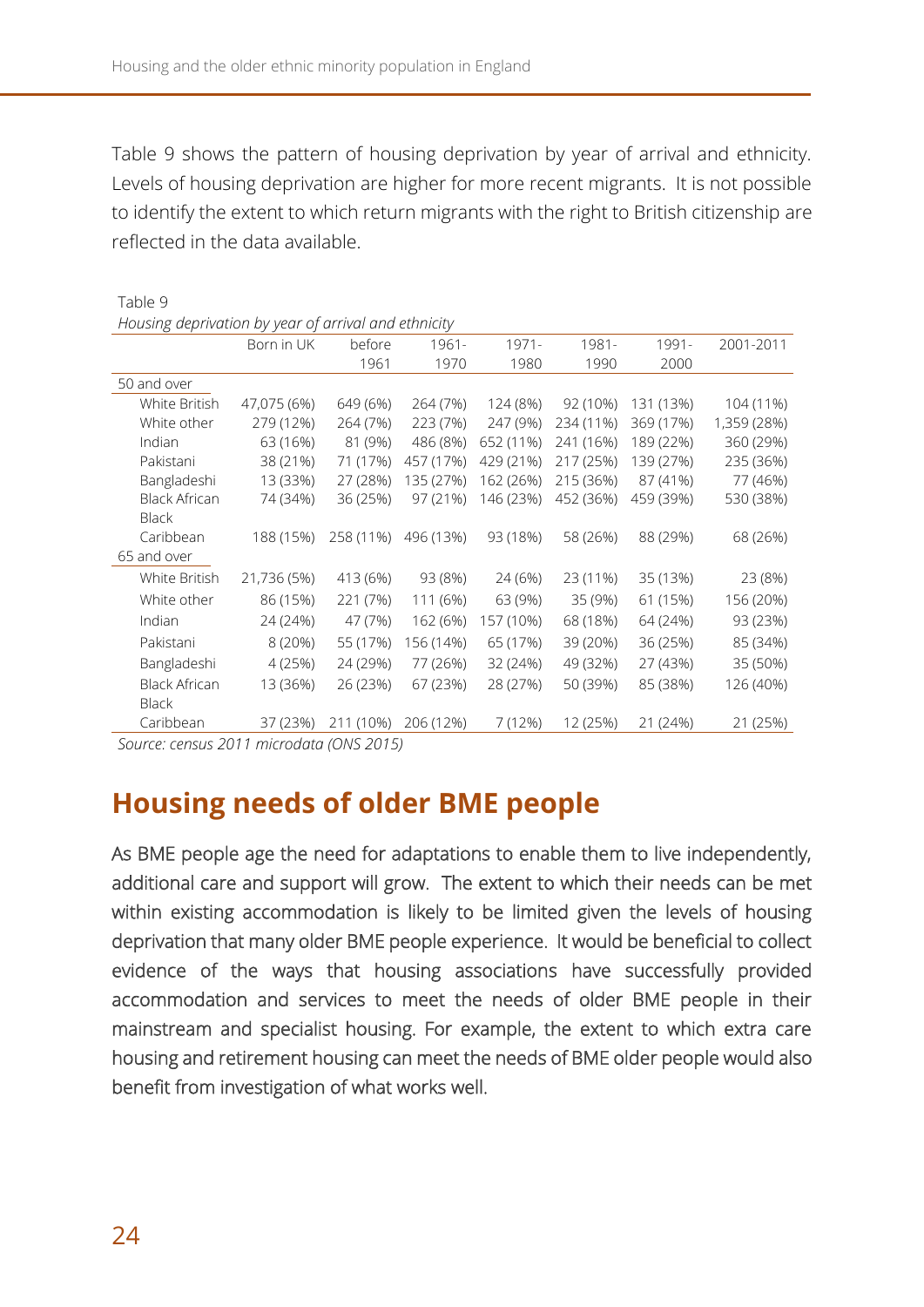For many older people the experience of limiting long-term illness or disability require adaptations to enable them to live independently. This may be in their existing accommodation or through moving to specialist housing provision. Table 10 shows that older Pakistani and Bangladeshi people report higher levels of limiting long-term illness or disability compared to other groups. Amongst those aged 65 and over a larger proportion of Indian and black Caribbean people also experience higher levels of limiting long-term illness or disability.

Table 10

| Proportion of older people experience long-term limiting illness or disability by ethnicity and age |             |               |               |               |
|-----------------------------------------------------------------------------------------------------|-------------|---------------|---------------|---------------|
| (1000s)                                                                                             | 50 and over |               | 65 and over   |               |
| Ethnicity                                                                                           | A lot       | A little      | A lot         | A little      |
| White British                                                                                       | 874 (10.4%) | 1,055 (23.0%) | 2,109 (26.6%) | 2,092 (52.9%) |
| White other                                                                                         | 21 (8.2%)   | 26 (18.5%)    | 39 (25.8%)    | 36 (49.6%)    |
| Indian                                                                                              | 26 (12.6%)  | 32 (27.8%)    | 38 (32.9%)    | 32 (60.8%)    |
| Pakistani                                                                                           | 21 (21.8%)  | 21 (43.9%)    | 21 (42.8%)    | 14 (70.6%)    |
| Bangladeshi                                                                                         | 7(24.3%)    | 7 (50.7%)     | 7(43.7%)      | 5(71.9%)      |
| <b>Black African</b>                                                                                | 7(9.3%)     | 8 (19.4%)     | 6(26.4%)      | 5(48.9%)      |
| <b>Black Caribbean</b>                                                                              | 11 (11.2%)  | 11 (23.1%)    | 26 (31.6%)    | 21 (56.9%)    |

*Source: 2011 standard census table DC3205EWr*

In the symposium held by the Centre for Ageing Better local housing providers identified issues about the provision of specialist housing. Providing information on the availability of appropriate services and accommodation had been a challenge for some whilst others had had more success. It would be useful to gather evidence of the challenges faced and the ways these had been overcome to meet the needs of BME older people.

Figure 9 shows the proportion by age group and ethnicity who live in a communal establishment to receive social care or nursing support<sup>7</sup>. Around 3% of white British and black Caribbean aged 85 or over live in these establishments compared to just over 2% of black African, 1% of Indian and ½% of Pakistani and Bangladeshi. For those aged between 75 and 84 about 1% of black African and Caribbean live in these establishments compared to 0.8% of the white British and less than ½% Indian, Pakistani and Bangladeshi.

-

<sup>&</sup>lt;sup>7</sup> This could include a care or nursing home, supported, sheltered or extra care housing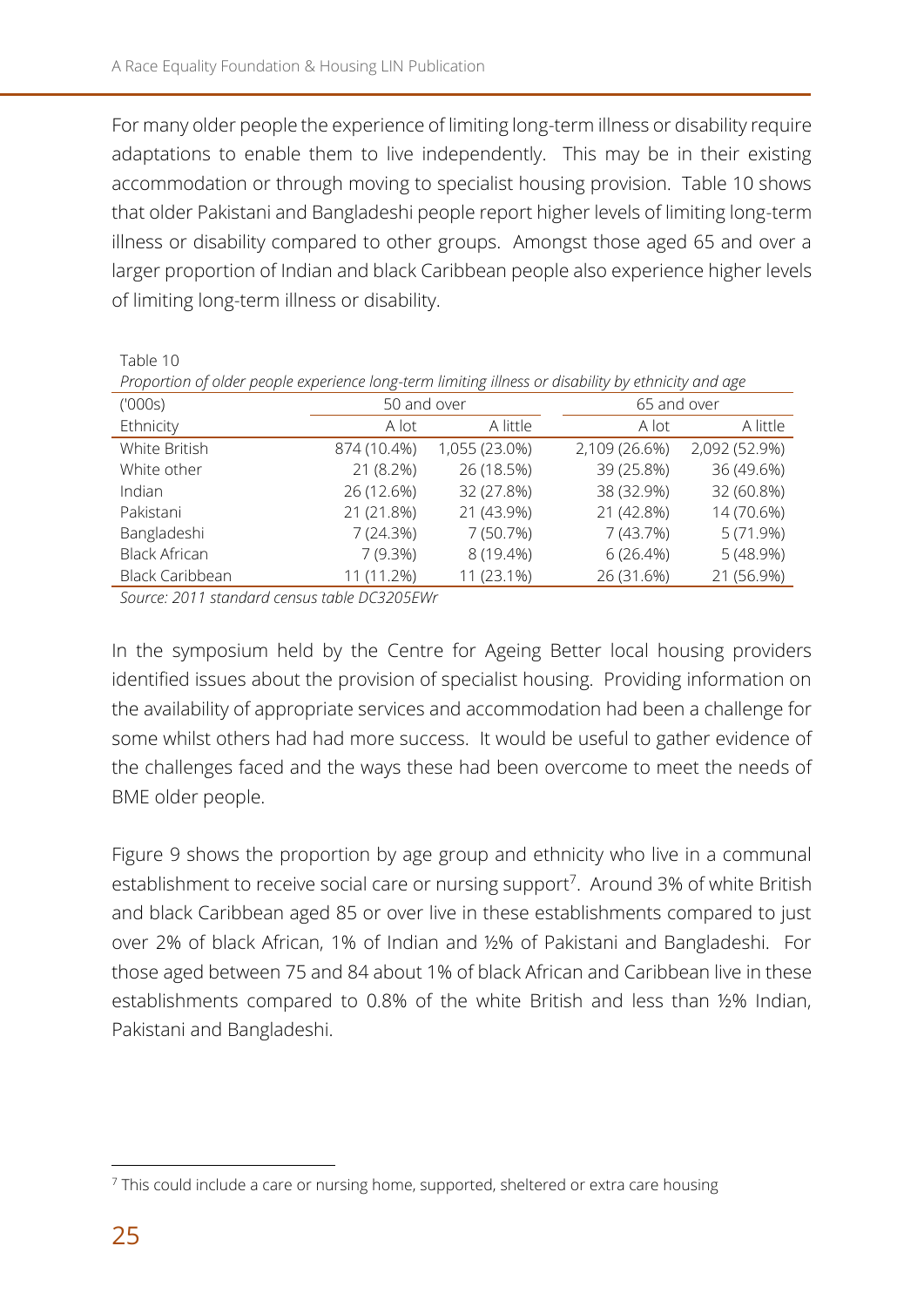

### *Source: Standard 2011 census table: DC2117EW1a*

### **Where do older BME people live?**

BME older people are concentrated in urban areas in and around London and major cities. Some urban areas have a complex demography of ethnic ageing to consider as they develop policy and interventions to meet their local population needs.

Figure 11 shows significant variation in the percentage of older people living in each local authority district in England. There are generally lower levels of older people compared to the overall population and concentrations in some seaside and rural areas.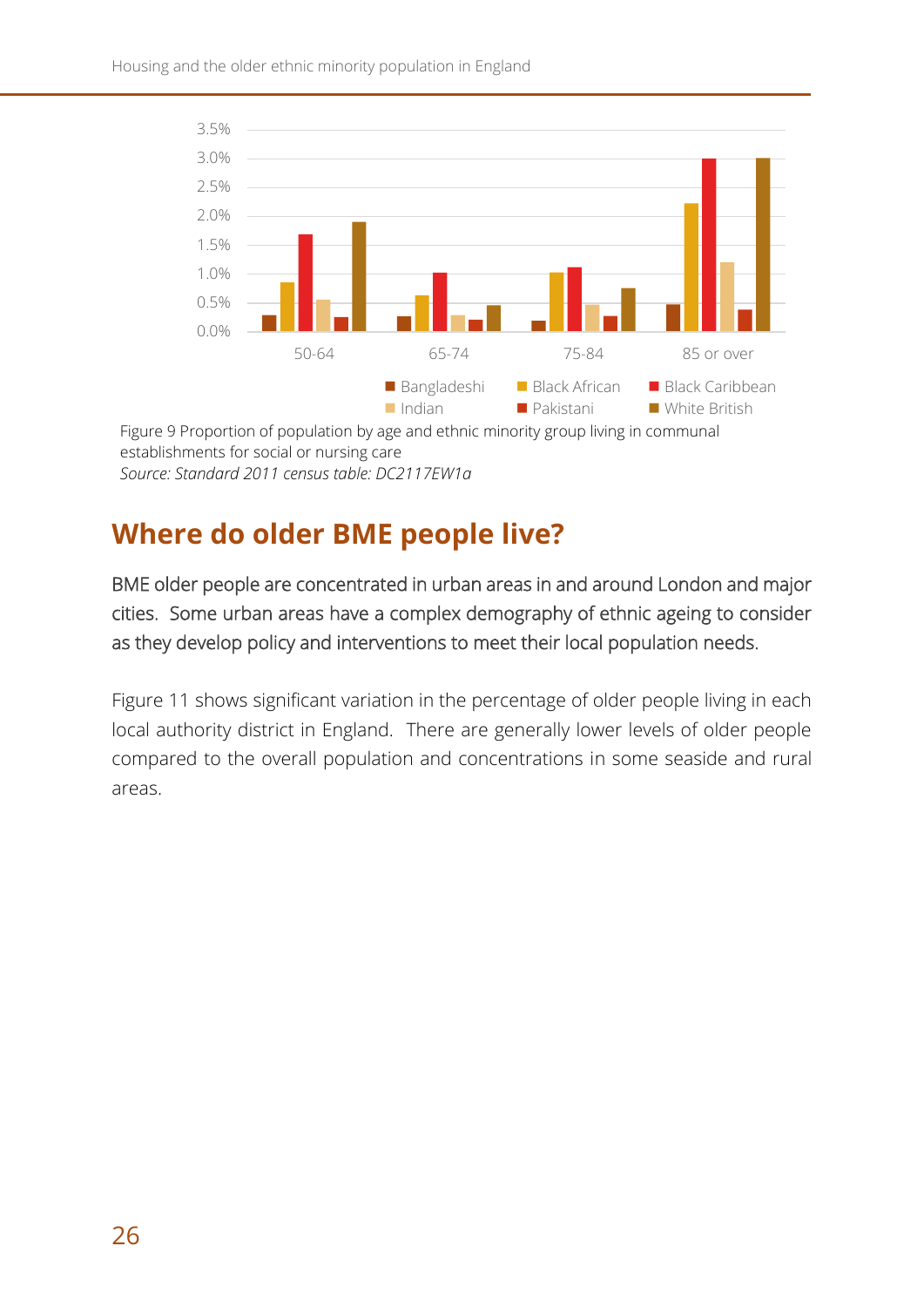

Figure 11 Percentage of older people compared to the population by local authority district in England *Source: standard 2011 census table LC2109EW (ONS, 2013)* 

Figure 12 shows the relative proportion of white British older people by local authority compared to what would be expected if they were evenly distributed by the size of the overall population of each district. This shows that the white British group conforms to the overall pattern of older people concentrated outside the main urban areas and in some coastal and rural districts.





Figure 12 Standardised comparison of white British over 50s by local authority *Source: standard 2011 census table LC2109EW (ONS, 2013)*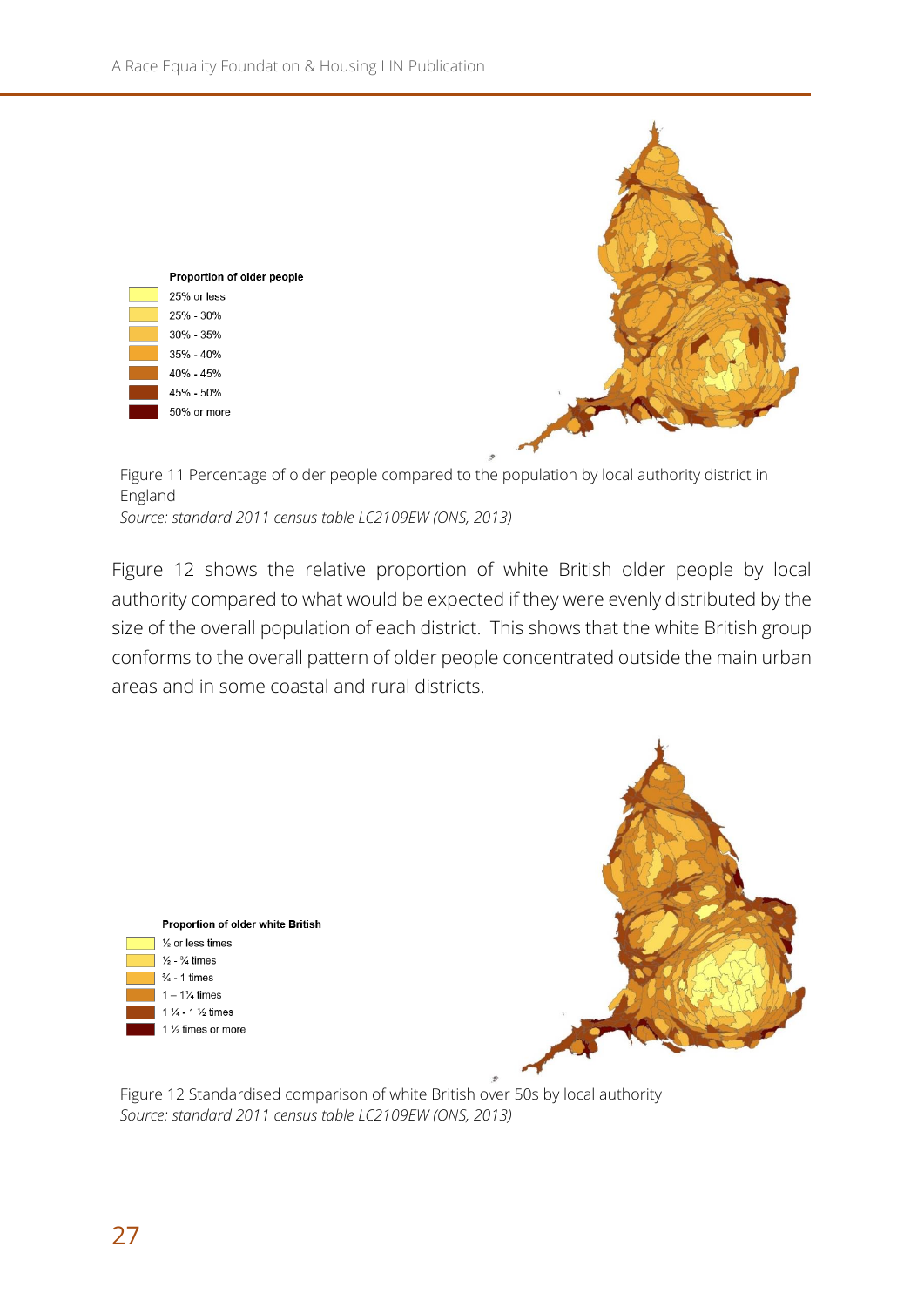In contrast figure 13 shows that BME people aged 50 or over tend to be more concentrated in urban areas. The scales for the subsequent figures have been expanded to reflect the patterns of concentration and sparsity.



Figure 13 Standardised comparison of BME over 50s by local authority *Source: standard 2011 census table LC2109EW (ONS, 2013)*

These patterns of concentration and sparsity are more evident in the maps prepared for individual ethnic groups. Table 11 summarises these by ethnic group and highlights local authorities with where older people from this ethnic group are particularly concentrated. For many London boroughs and major city councils there are concentrations of older ethnic minority groups who are increasingly likely to require support.

| Table 11                                                             |         |          |                                                 |
|----------------------------------------------------------------------|---------|----------|-------------------------------------------------|
| Concentration of older ethnic minorities in local authorities        |         |          |                                                 |
| Ethnic group                                                         | Minimum | Maximum  | Local authorities with concentrations           |
| White other                                                          | 16%     | 7 times  | Kensington and Chelsea, Westminster and Enfield |
| Indian                                                               | $0\%$   | 13 times | Leicester, Harrow, Brent and Hounslow           |
| Pakistani                                                            | $0\%$   | 9 times  | Bradford, Slough, Pendle, Birmingham and Luton  |
| Bangladeshi                                                          | 0%      | 39 times | Tower Hamlets, Newham, Camden, Luton,           |
|                                                                      |         |          | Redbridge and Oldham                            |
| <b>Black African</b>                                                 | $0\%$   | 12 times | Southwark, Hackney, Lambeth, Newham and         |
|                                                                      |         |          | Lewisham                                        |
| <b>Black Caribbean</b>                                               | $0\%$   | 9 times  | Lewisham, Lambeth, Brent and Hackney            |
| Source: derived from standard 2011 census table LC2109EW (ONS, 2013) |         |          |                                                 |

Figure 14 shows the population cartograms for the ethnic minorities discussed in this report.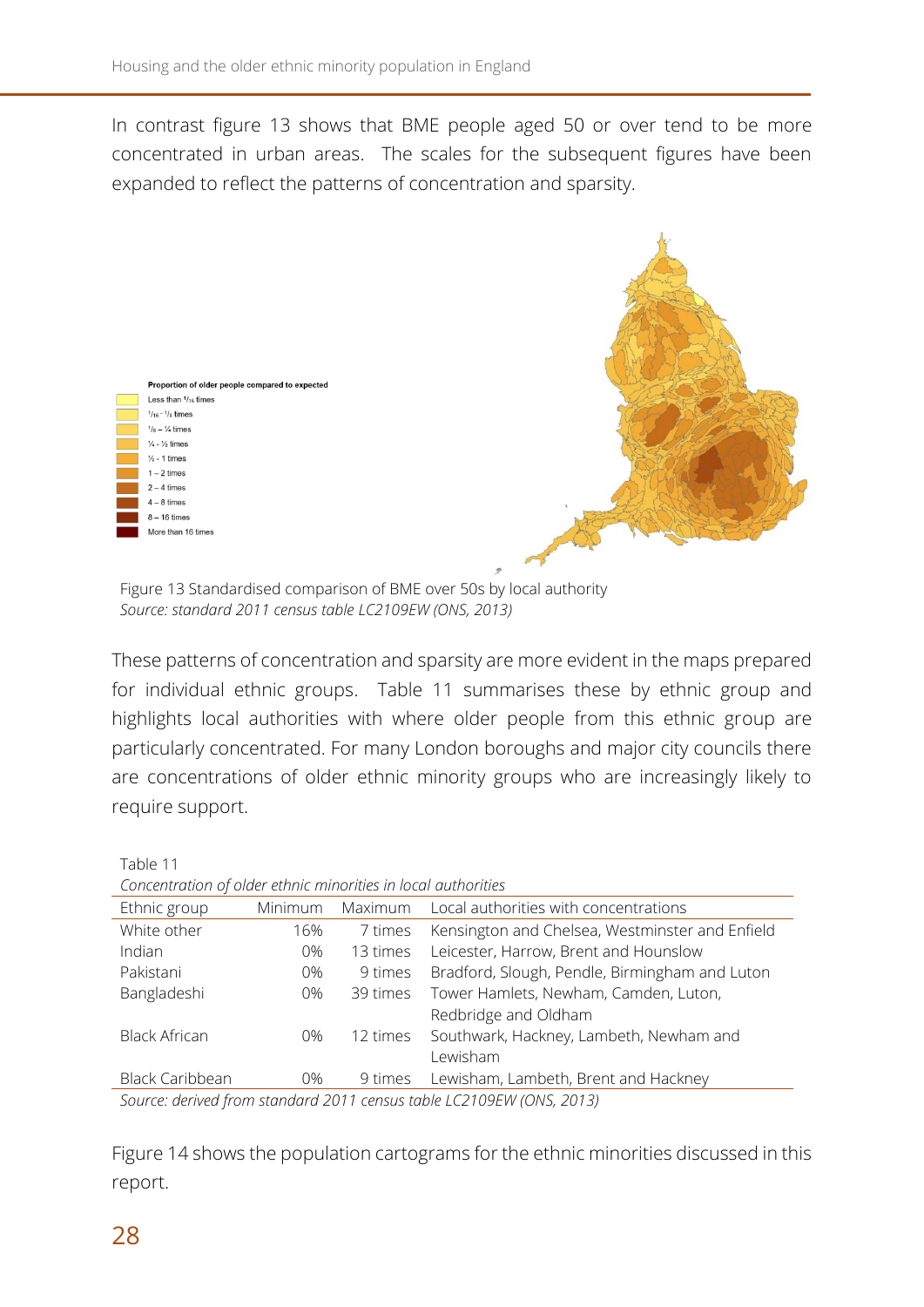

Figure 14 Standardised comparison of BME over 50s by local authority *Source: standard 2011 census table LC2109EW (ONS, 2013)*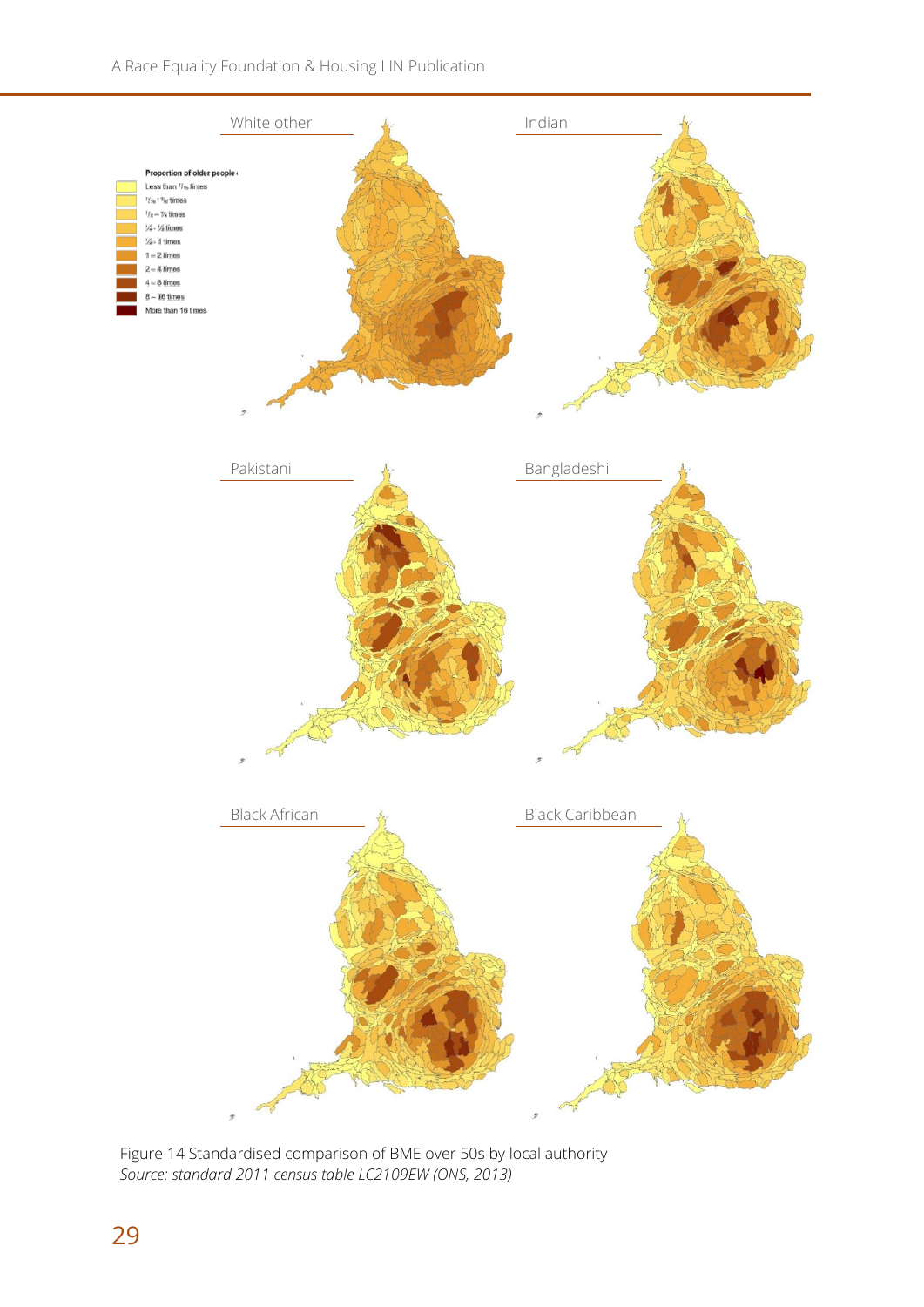# **Conclusion**

This briefing highlights the housing experiences of the older BME population in England. The importance of engaging with this reflects the increasing ageing population amongst BME groups. The briefing shows that some older BME groups experience higher levels of housing deprivation than the white British. There seem to be factors that have contributed to this through their life course. Cumulative disadvantage is evident through lower values of property assets, occupational social class and employment and tenure patterns, particularly for those aged 50-64. The living arrangements of people from the Indian sub-continent and black Africans contribute to higher levels of housing deprivation. This may be because of living in extended family arrangements. Housing deprivation is more likely for those who have come to the UK recently. The concentrated residential settlement of the older BME population in major urban centres means that local public services need to understand their local population and develop housing to meet their needs.

The briefing is part of a broader dialogue with the Race Equality Foundation, Housing LIN and the Centre for Ageing Better. It reflects the opportunity to improve the quality of life of older BME people by collecting evidence of the barriers that affect their experiences of housing and the ways that local agencies have overcome them.

Looking to the future, there appears to be an ongoing gap in the evidence base regarding the extent to which older black and minority ethnic people have access to suitable, high quality extra care and specialist housing which meets their needs and aspirations. The Housing LIN would be keen to attract funding and support from any partners / sponsors who are interested in working with us to explore this area further, via [https://www.housinglin.org.uk/AboutHousingLIN/Sponsorship/crowdfunding/.](https://www.housinglin.org.uk/AboutHousingLIN/Sponsorship/crowdfunding/)

# **References**

 Buffel, T and Phillipson (2018). *A Manifesto for the Age-Friendly Movement: Developing a New Urban Agenda.* Journal of Aging and Social Policy, 30:2, 173-192.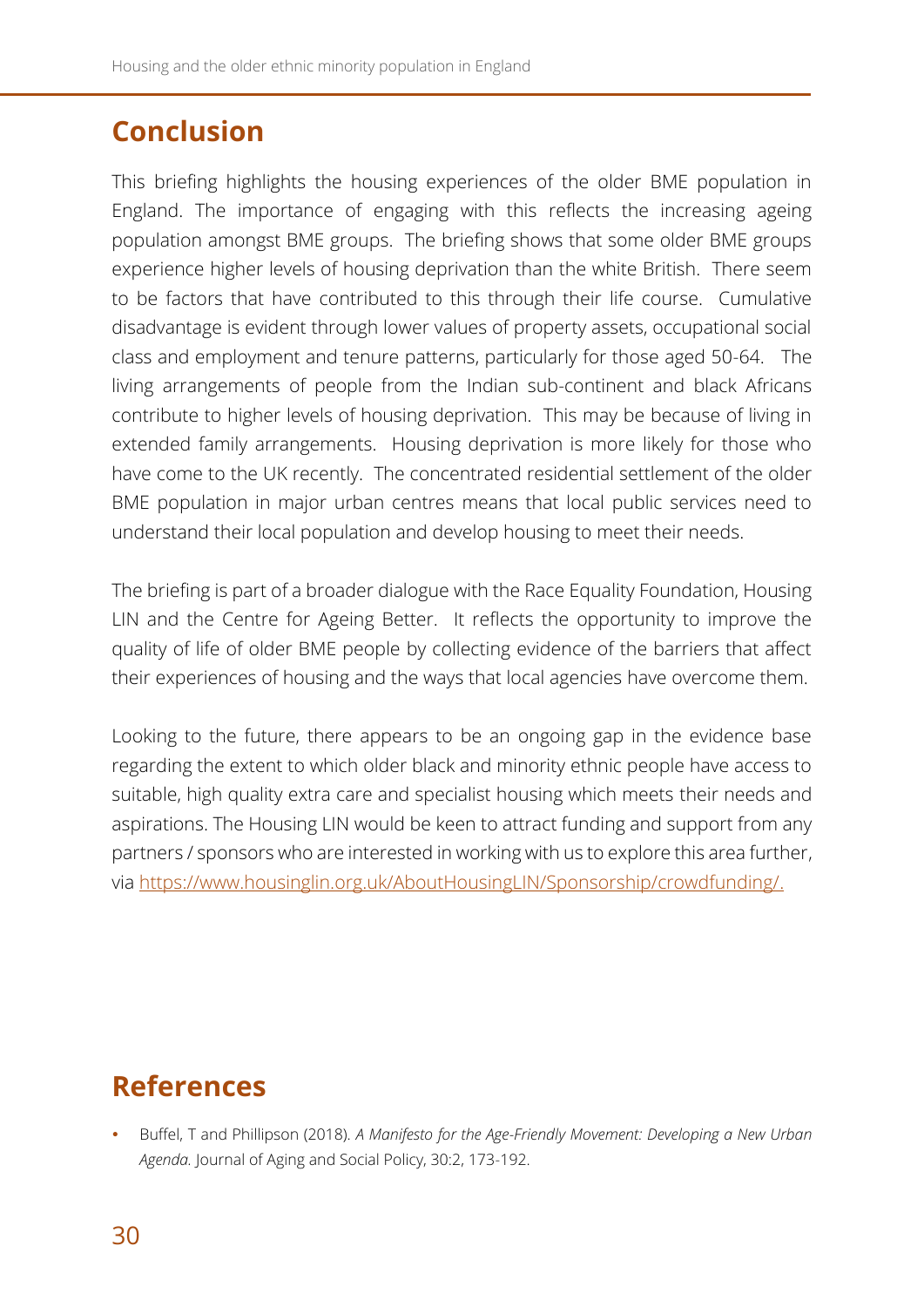- Buffel, T, Remillard-Boilard, S and Phillipson, C (2017). *Social isolation among older people in urban areas: A review of the literature.* Manchester: Ambition for Ageing.
- De Noronha, L (2018). *The Windrush deportations – and so are all the others.* London: Guardian accessed at [https://www.theguardian.com/commentisfree/2018/jun/07/windrush-legal-illegal](https://www.theguardian.com/commentisfree/2018/jun/07/windrush-legal-illegal-migrants-caribbean-deportation-uk)[migrants-caribbean-deportation-uk](https://www.theguardian.com/commentisfree/2018/jun/07/windrush-legal-illegal-migrants-caribbean-deportation-uk) on 21st June 2018.
- De Noronha, N (2015). *Ethnic disadvantage in the housing market: evidence from the 2011 census.* London: Race Equality Foundation.
- De Noronha, N (2017). *The right to adequate housing: reflections on an avoidable tragedy*. Discovering Society 46 available at [https://discoversociety.org/2017/07/05/the-right-to-adequate-housing](https://discoversociety.org/2017/07/05/the-right-to-adequate-housing-reflections-on-an-avoidable-tragedy/)[reflections-on-an-avoidable-tragedy/.](https://discoversociety.org/2017/07/05/the-right-to-adequate-housing-reflections-on-an-avoidable-tragedy/)
- Finney, N and Harries, B (2013). *How has the rise in private renting disproportionately affected some ethnic groups: Ethnic differences in housing tenure 1991-2001-2011.* Available at [http://hummedia.manchester.ac.uk/institutes/code/briefingsupdated/how-has-the-rise-in](http://hummedia.manchester.ac.uk/institutes/code/briefingsupdated/how-has-the-rise-in-private-renting-disproportionately-affected-some-ethnic-groups.pdf)[private-renting-disproportionately-affected-some-ethnic-groups.pdf.](http://hummedia.manchester.ac.uk/institutes/code/briefingsupdated/how-has-the-rise-in-private-renting-disproportionately-affected-some-ethnic-groups.pdf)
- Finney, N and Lymperopoulou, K (2014). *Local Ethnic Inequalities: Ethnic Differences in Education, Employment, Health and Housing in Districts of England and Wales*. London: Runnymede Trust with University of Manchester.
- Garner, S (2017). 'Racisms': an introduction. London: Sage.
- HM Government (2005). Opportunity Age: Meeting the challenges of ageing in the 21st century. London: Department of Work and Pensions.
- Lievesley, N (2010). The future ageing of the ethnic minority population in England and Wales. London: Runnymede Trust and Centre for Policy on Ageing.
- Lukes, S, de Noronha, N and Finney, N (2018). *Slippery discrimination: a review of the drivers of migrant and minority housing disadvantage*. Journal of Ethnic and Migration Studies (forthcoming).
- ONS (2011). 2001 Census aggregate data (Edition: May 2011). UK Data Service. DOI: <http://dx.doi.org/10.5257/census/aggregate-2001-2>
- ONS (2013). 2011 Census aggregate data. UK Data Service (Edition: June 2016). Standard 2011 census tables.
- ONS (2015). 2011 Census Microdata Individual Safeguarded Sample (Regional): England and Wales. [data collection]. UK Data Service. SN: 7605, [http://doi.org/10.5255/UKDA-SN-7605-1.](http://doi.org/10.5255/UKDA-SN-7605-1)
- Phillipson, C (2015). *Placing ethnicity at the centre of studies of later life: theoretical perspectives and empirical challenges*. Ageing and Society, 35, 917-934.
- Torres, S (2015). *Expanding the gerontological imagination on ethnicity: conceptual and theoretical perspectives.* Ageing and Society, 35, 935-960.
- Wohland, P, Rees, P, Nazroo, J and Jagger, C (2015). *Inequalities in healthy life expectancy between ethnic groups in England and Wales in 2001*. Ethnicity and Health, 20:4, 341-353.